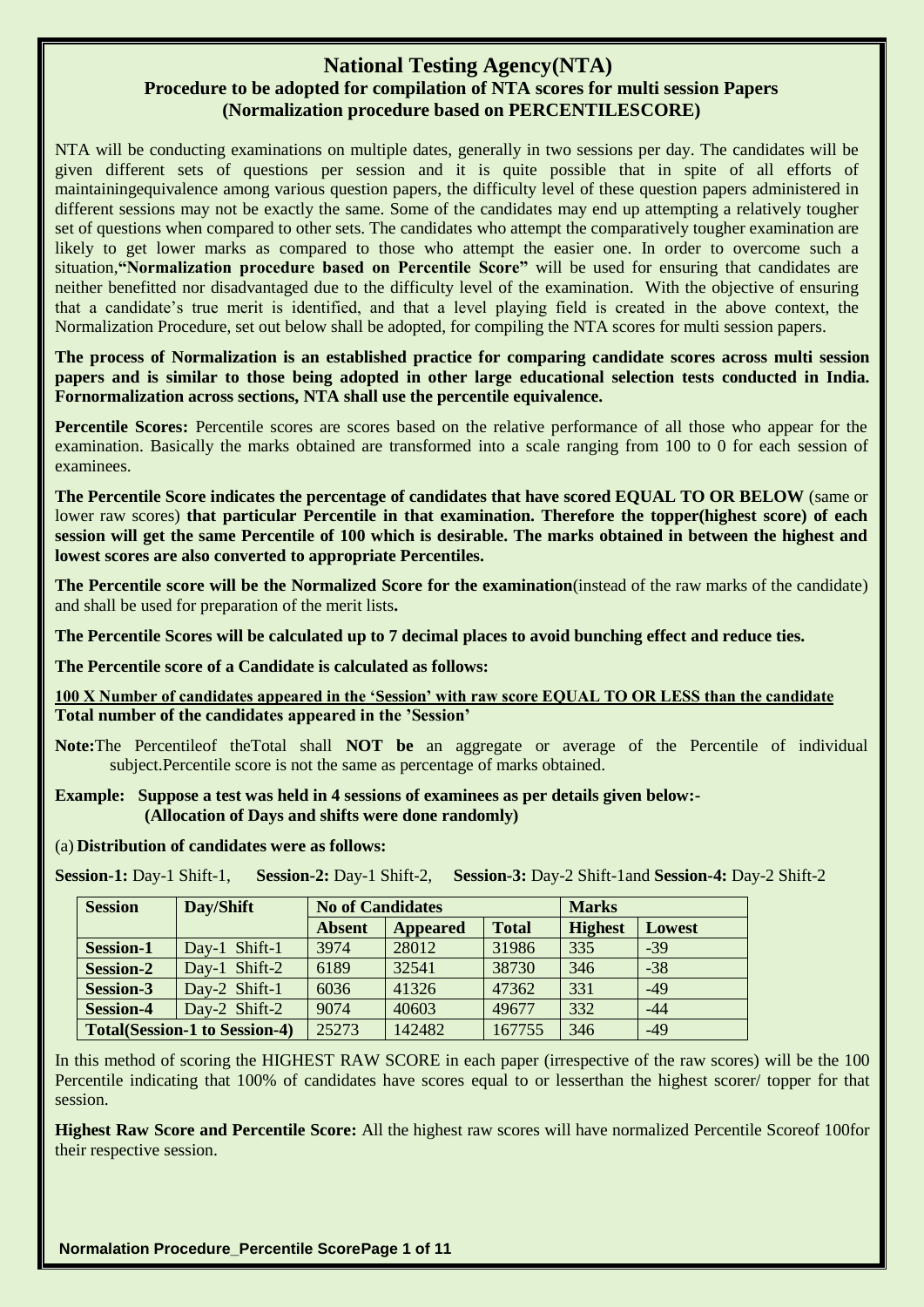| <b>Session</b> | <b>Total</b><br><b>Candidates</b><br>Appeared | <b>Highest</b><br><b>Raw Score</b> | Candidates who scored Percentile Score<br><b>EOUAL</b><br><b>OR</b><br><b>LESS</b><br><b>Highest</b><br>THAN<br>Raw<br><b>Score</b> |                                 | <b>Remarks</b>                 |
|----------------|-----------------------------------------------|------------------------------------|-------------------------------------------------------------------------------------------------------------------------------------|---------------------------------|--------------------------------|
| Session-1      | 28012                                         | 335                                | 28012                                                                                                                               | 100.0000000 [(28012/28012)*100] | i.e.all the highest raw scores |
| Session-2      | 32541                                         | 346                                | 32541                                                                                                                               | 100.0000000 [(32541/32541)*100] | would be normalized to 100     |
| Session-3      | 41326                                         | 331                                | 41326                                                                                                                               | 100.0000000 [(41326/41326)*100] | Percentile Score for their     |
| Session-4      | 40603                                         | 332                                | 40603                                                                                                                               | 100.0000000 [(40603/40603)*100] | respective session.            |

**Lowest Raw Score and Percentile Score:** Percentile Score of all the lowest raw scores will depend on the total number of candidates who have taken the examinationfor their respective session.

| <b>Session</b>   | <b>Total</b><br><b>Candidates</b><br>Appeared | Lowest<br><b>Raw Score</b> | <b>Candidates</b><br>who scored<br><b>EQUAL OR LESS THAN</b><br><b>Lowest Raw Score</b> | <b>Percentile Score</b>         | <b>Remarks</b>                                                      |
|------------------|-----------------------------------------------|----------------------------|-----------------------------------------------------------------------------------------|---------------------------------|---------------------------------------------------------------------|
| <b>Session-1</b> | 28012                                         | $-39$                      |                                                                                         | $0.0035699$ [ $(1/28012)*100$ ] | i.e. Percentile Score of all the<br>lowest raw scores are different |
| <b>Session-2</b> | 32541                                         | $-38$                      |                                                                                         | $0.0030730$ [ $(1/32541)*100$ ] | i.e. Percentile Scoredepend on                                      |
| Session-3        | 41326                                         | $-49$                      |                                                                                         | $0.0024198$ [ $(1/41326)*100$ ] | the total number of candidates<br>who have taken the examination    |
| <b>Session-4</b> | 40603                                         | -44                        |                                                                                         | $0.0024629$ [ $(1/40603)*100$ ] | for their respective session.                                       |

# **The following is a further explanation of the interpretation of the raw scores and Percentile Score in Session-3 (Day-2 and Shift-1) with 41326 candidates who have taken the examination.**

| <b>Candidate</b> | <b>Percentile Score</b> | No of             | Raw          | <b>Remark</b>                                                     |
|------------------|-------------------------|-------------------|--------------|-------------------------------------------------------------------|
|                  |                         | <b>Candidates</b> | <b>Score</b> |                                                                   |
| $\mathbf{A}$     | 100.0000000             |                   | <b>331</b>   | Indicates that amongst those appeared, 100% have scored either    |
|                  | $[(41326/41326)*100]$   |                   |              | EQUAL TO OR LESS THAN the candidate A (331 raw score).            |
|                  |                         |                   |              | It also indicates that no candidate has scored more than the      |
|                  |                         |                   |              | candidate A (331 raw score).                                      |
| B                | 90.1224411              | 77                | 121          | Indicates that amongst those appeared, 90.1224411% have scored    |
|                  | $[(37244/41326)*100]$   |                   |              | either EQUAL TO OR LESS THAN the candidate B (121 raw             |
|                  |                         |                   |              | score).                                                           |
|                  |                         |                   |              | It also indicates that remaining candidates have scored more than |
|                  |                         |                   |              | candidate B (121 raw score).                                      |
| $\mathbf C$      | 50.4549194              | 381               | 41           | Indicates that amongst those appeared, 50.4549194% have scored    |
|                  | $[(20851/41326)*100]$   |                   |              | either EQUAL TO OR LESS THAN the candidate C(41 raw               |
|                  |                         |                   |              | score).                                                           |
|                  |                         |                   |              | It also indicates that remaining those appeared have scored more  |
|                  |                         |                   |              | than candidate C (41 raw score).                                  |
| D                | 31.7040120              | 789               | 25           | Indicates that amongst those appeared, 31.7040120% have scored    |
|                  | $[(13102/41326)*100]$   |                   |              | either EQUAL TO OR LESS THAN the candidate D(25 raw               |
|                  |                         |                   |              | score)                                                            |
|                  |                         |                   |              | It also indicates that remaining candidates have scored more than |
|                  |                         |                   |              | candidate D (25 raw score).                                       |
| E                | 1.1034216               | <b>100</b>        | $-15$        | Indicates that amongst those appeared, 1.1034216% have scored     |
|                  | $[(456/41326)*100]$     |                   |              | either EQUAL TO OR LESS THAN the candidate E(-15 raw              |
|                  |                         |                   |              | score)                                                            |
|                  |                         |                   |              | It also indicates that remaining candidates have scored more than |
|                  |                         |                   |              | candidate $E(-15$ raw score)                                      |

# **METHOD OF RESOLVING TIES:**

The overall merit / ranking shall be based on the **Percentile scores of the Total Raw Scores.**In case of two or more candidates obtaining**equal Percentile Scores** in the Test, the inter-se merit of such candidates shall be determined in **order of preference** as follows:

- (a) Candidates obtaining higher Percentile Score in Mathematics in the Test.
- (b) Candidates obtaining higher Percentile Score in Physics in the Test.
- (c) Candidates obtaining higher Percentile Score in Chemistry in the Test.
- (d) Candidates older in age to be preferred.

## **STEP-BY-STEP PROCEDURE FOR NORMALIZATION AND PREPARATION OF MERIT / RANKLIST:**

## **Step-1: Distribution of Examinees in two days and in two shifts per day**

Candidates would be distributed into four sessions randomly so that each sessionhasapproximately equal number of candidates. These four sessions would be as follows:

## **Normalation Procedure\_Percentile ScorePage 2 of 11**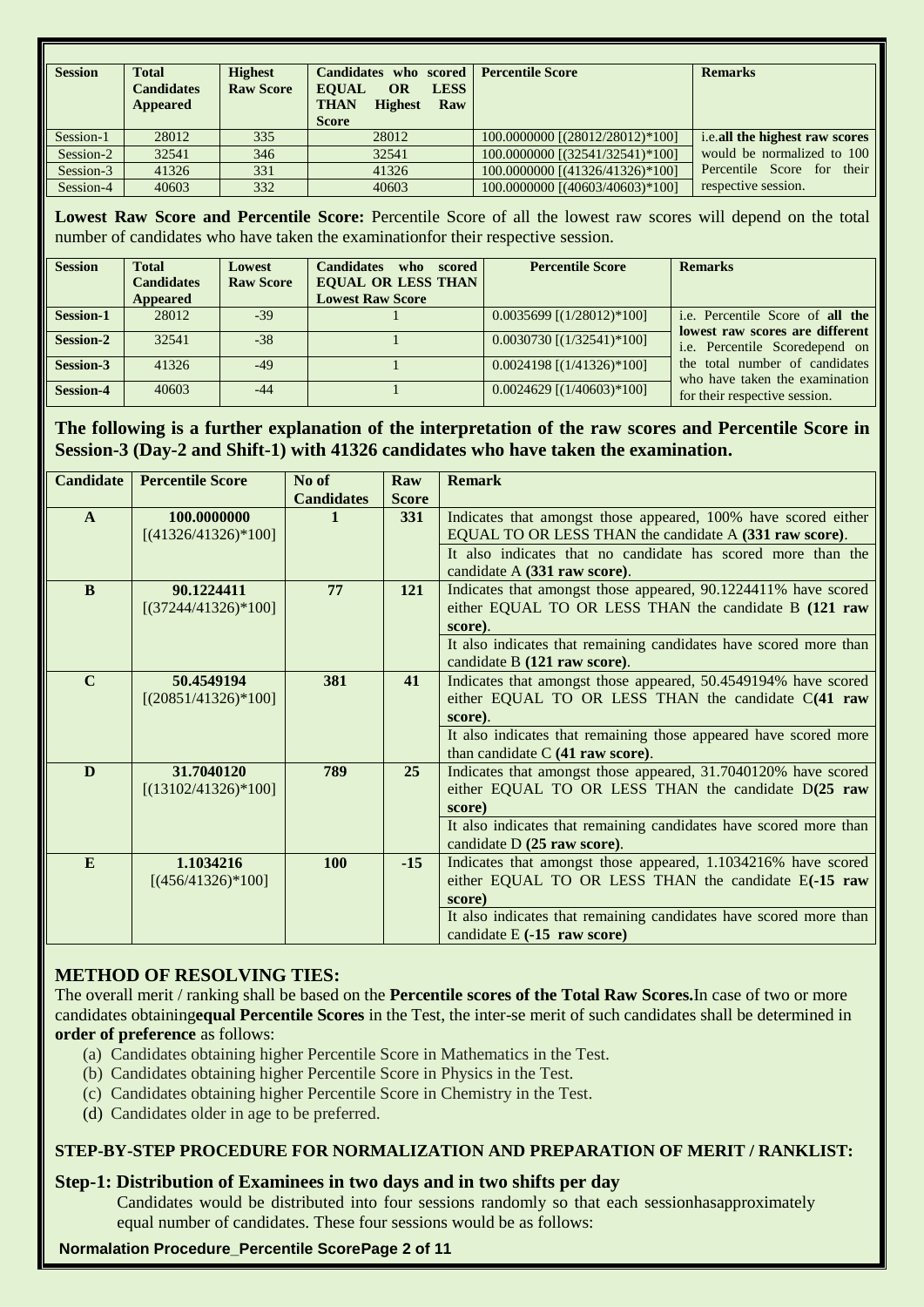**Session-1:** Day-1 Shift-1, **Session-2:** Day-1 Shift-2, **Session-3:** Day-2 Shift-1 and **Session-4:** Day-2 Shift-2

> In the event of more number of days or more number of shifts, the candidates will be divided accordingly.

> This will ensure that there is no bias in the distribution of candidates who shall take the examination.Further, with a large population of examinees spread over the entire country the possibility of such bias becomes remote.

### **Step-2: Preparation of Results for each Session:**

The examination results for **each session** would be prepared in the form of

- **► Raw Scores**
- $\triangleright$  Percentiles Scoresseparately for each of the three subjects (Mathematics, Physics, Chemistry) and the Total.

The following 4 Percentiles would be calculated for each candidate in the Session:

Let T1,M1, P1, C1be the raw scoresin Total, Mathematics, Physics, Chemistryof a candidate and T1P, M1P, P1P, C1Pbe the Percentile Scores of Total, Mathematics, Physics, Chemistry of that candidate.

| <b>Total Percentile (T1P):</b>            | 100X           | No. of candidates appeared from the session with raw score<br><b>EQUAL TO OR LESS than T1 score</b> |
|-------------------------------------------|----------------|-----------------------------------------------------------------------------------------------------|
|                                           |                | Total No. of candidates appeared in the session                                                     |
|                                           |                | No. of candidates appeared from the session with raw score                                          |
| <b>Mathematics Percentile (M1P):100 X</b> |                | <b>EQUAL TO OR LESS than M1 score in Mathematics</b>                                                |
|                                           |                | Total No. of candidates appeared in the session                                                     |
|                                           |                | No. of candidates appeared from the session with raw score                                          |
| <b>Physics Percentile (P1P):</b>          | $100\text{ X}$ | <b>EQUAL TO OR LESS than P1score in Physics</b>                                                     |
|                                           |                | Total No. of candidates appeared in the session                                                     |
|                                           |                | No. of candidates appeared from the session with raw score                                          |
| <b>Chemistry Percentile (C1P):</b>        | $100\text{ X}$ | <b>EQUAL TO OR LESS than C1score in Chemistry</b>                                                   |
|                                           |                | Total No. of candidates appeared in the session                                                     |

#### **Step-3: Compilation of NTA score and Preparation of Overall Merit/Rank List :**

The Percentile scores for the Total Raw Score for all the four sessions (**Session-1:** Day-1 Shift-1, **Session-2:** Day-1 Shift-2, **Session-3:** Day-2 Shift-1 and **Session-4:** Day-2 Shift-2) as calculated in Step-2 above would be merged and shall be called the NTA scores which will then be used for compilation of result and preparation of overall Merit List / Ranking.

The Percentile of all four sessions will be calculated separately for the Total raw score and the raw scores in three subjects (Mathematics, Physics, and Chemistry) as follows:

|                |              |                  |            |            |              | PERCENTILE : SESSION-1 i.e. DAY-1 SHIFT-1 |             |             |                 |
|----------------|--------------|------------------|------------|------------|--------------|-------------------------------------------|-------------|-------------|-----------------|
| <b>ROLL NO</b> |              | <b>RAW SCORE</b> |            |            |              | <b>DATE</b>                               |             |             |                 |
|                | <b>TOTAL</b> | <b>MATH</b>      | <b>PHY</b> | <b>CHE</b> | <b>TOTAL</b> | <b>MATH</b><br><b>PHY</b>                 |             | <b>CHE</b>  | <b>OF BIRTH</b> |
| A20020720      | 335          | 115              | 115        | 105        | 100.0000000  | 99.9964301                                | 99.9750107  | 99.9571612  | 22011995        |
| A20411664      | 332          | 111              | 115        | 106        | 99.9964301   | 99.9500214                                | 99.9750107  | 99.9750107  | 23081994        |
| A20018569      | 330          | 115              | 110        | 105        | 99.9928602   | 99.9964301                                | 99.8714836  | 99.9571612  | 03091994        |
| A20339879      | 330          | 110              | 120        | 100        | 99.9928602   | 99.9143224                                | 100.0000000 | 99.8679138  | 10011994        |
| A20027230      | 330          | 110              | 110        | 110        | 99.9928602   | 99.9143224                                | 99.8714836  | 99.9964301  | 17071994        |
| A20074407      | 314          | 101              | 102        | 111        | 99.9286020   | 99.3788376                                | 99.4859346  | 100.0000000 | 13041995        |
| A20751862      | 310          | 110              | 110        | 90         | 99.9071826   | 99.9143224                                | 99.8714836  | 99.4181065  | 22031994        |
| A20685124      | 310          | 110              | 110        | 90         | 99.9071826   | 99.9143224                                | 99.8714836  | 99.4181065  | 23021996        |
| A20397755      | 295          | 120              | 90         | 85         | 99.6608596   | 100.0000000                               | 98.2400400  | 98.9147508  | 01111994        |
| A20471411      | 50           | 25               | 15         | 10         | 49.7144081   | 63.5834642                                | 43.5277738  | 38.7119806  | 30111994        |
| A20922992      | 50           | 25               | 15         | 10         | 49.7144081   | 63.5834642                                | 43.5277738  | 38.7119806  | 30111994        |
| A21004667      | 50           | 25               | 5          | 20         | 49.7144081   | 63.5834642                                | 20.6197344  | 61.1595031  | 16031995        |
| A21141123      | 50           | 25               | 5          | 20         | 49.7144081   | 63.5834642                                | 20.6197344  | 61.1595031  | 16031995        |
|                |              |                  |            |            |              |                                           |             |             |                 |
|                |              |                  |            |            |              |                                           |             |             |                 |
|                |              |                  |            |            |              |                                           |             |             |                 |
|                |              |                  |            |            |              |                                           |             |             |                 |

**Normalation Procedure\_Percentile ScorePage 3 of 11**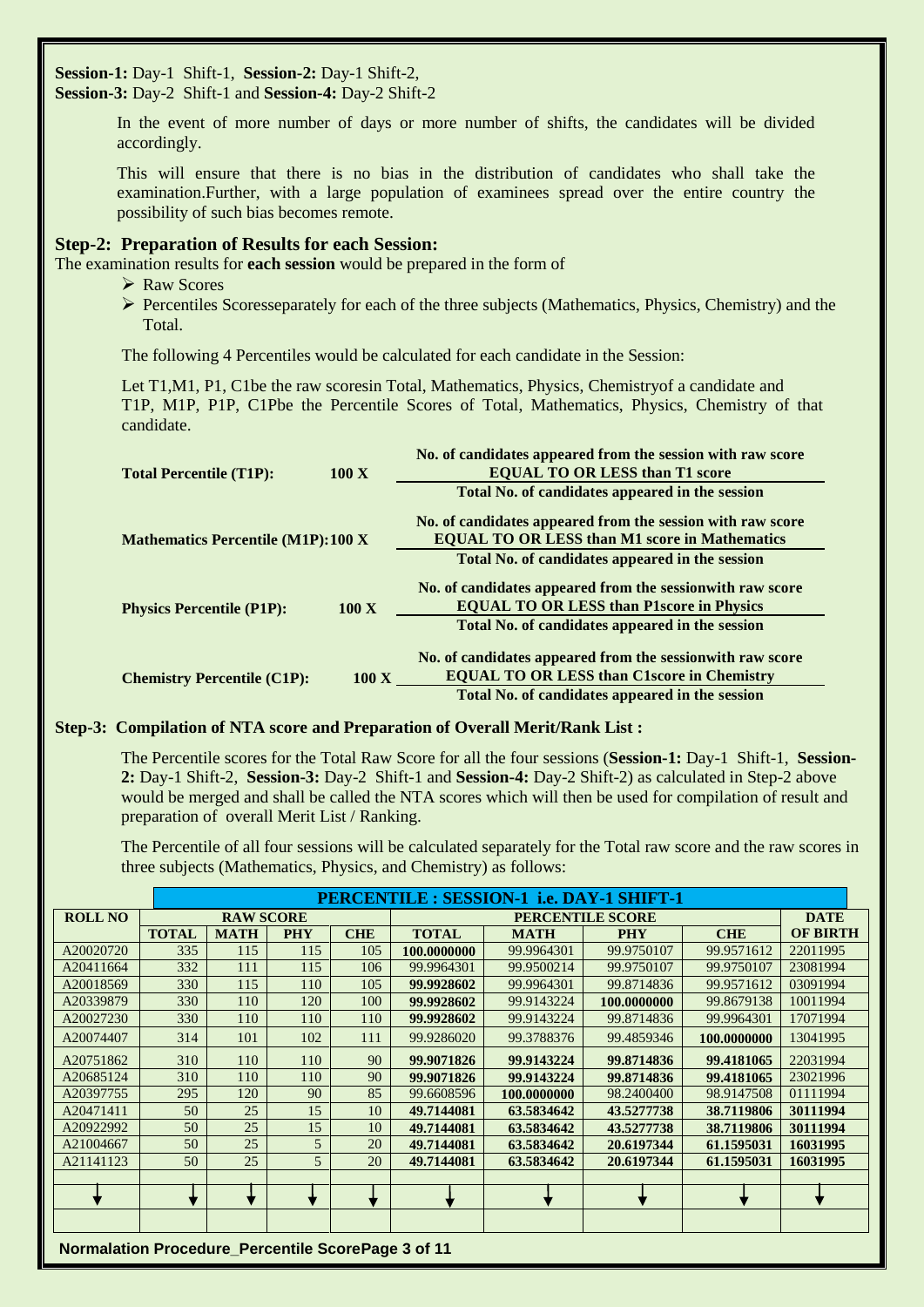| A20180792      | $-39$        | $-5$             | $-10$      | $-24$      | 0.0035699    | 3.8876196                                 | 1.7599600   | 0.0249893   | 12051995        |
|----------------|--------------|------------------|------------|------------|--------------|-------------------------------------------|-------------|-------------|-----------------|
|                |              |                  |            |            |              |                                           |             |             |                 |
|                |              |                  |            |            |              | PERCENTILE : SESSION-2 i.e. DAY-1 SHIFT-2 |             |             |                 |
| <b>ROLL NO</b> |              | <b>RAW SCORE</b> |            |            |              | <b>DATE</b>                               |             |             |                 |
|                | <b>TOTAL</b> | <b>MATH</b>      | <b>PHY</b> | <b>CHE</b> | <b>TOTAL</b> | <b>MATH</b>                               | <b>PHY</b>  | <b>CHE</b>  | <b>OF BIRTH</b> |
| B20123935      | 346          | 115              | 116        | 115        | 100.0000000  | 99.9692695                                | 99.9938539  | 99.9938539  | 21081994        |
| B20012622      | 345          | 115              | 110        | 120        | 99.9969270   | 99.9692695                                | 99.9600504  | 100.0000000 | 24061994        |
| B20621750      | 336          | 115              | 110        | 111        | 99.9938539   | 99.9692695                                | 99.9600504  | 99.9815617  | 06111994        |
| B20298730      | 331          | 115              | 110        | 106        | 99.9907809   | 99.9692695                                | 99.9600504  | 99.9416121  | 11121993        |
| B20197060      | 328          | 120              | 106        | 102        | 99.9846348   | 100.0000000                               | 99.9047356  | 99.8248364  | 24111993        |
| B20035799      | 328          | 115              | 97         | 116        | 99.9846348   | 99.9692695                                | 99.5697735  | 99.9969270  | 02121994        |
| B20175737      | 321          | 115              | 106        | 100        | 99.9692695   | 99.9692695                                | 99.9047356  | 99.7203528  | 28101994        |
| B20272584      | 321          | 115              | 105        | 101        | 99.9692695   | 99.9692695                                | 99.8463477  | 99.7941059  | 26081994        |
| B20030697      | 320          | 115              | 105        | 100        | 99.9539043   | 99.9692695                                | 99.8463477  | 99.7203528  | 04031994        |
| B20656224      | 320          | 115              | 105        | 100        | 99.9539043   | 99.9692695                                | 99.8463477  | 99.7203528  | 11071994        |
| B20410215      | 320          | 115              | 105        | 100        | 99.9539043   | 99.9692695                                | 99.8463477  | 99.7203528  | 10061995        |
| B20236444      | 312          | 120              | 103        | 89         | 99.8770781   | 100.0000000                               | 99.7695215  | 98.7892198  | 16031994        |
| B20128586      | 311          | 120              | 91         | 100        | 99.8740051   | 100.0000000                               | 99.2102271  | 99.7203528  | 06021995        |
| B20001667      | 305          | 120              | 91         | 94         | 99.8033250   | 100.0000000                               | 99.2102271  | 99.2225193  | 04011995        |
| B20042147      | 304          | 120              | 87         | 97         | 99.7848868   | 100.0000000                               | 98.8445346  | 99.5544083  | 27091994        |
| B20051256      | 301          | 106              | 120        | 75         | 99.7480102   | 99.5667005                                | 100.0000000 | 96.2754679  | 11011995        |
| B20481968      | 299          | 120              | 90         | 89         | 99.7111336   | 100.0000000                               | 99.1088166  | 98.7892198  | 02091994        |
| B20091701      | 299          | 90               | 120        | 89         | 99.7111336   | 97.6491196                                | 100.0000000 | 98.7892198  | 19081994        |
| B20549576      | 294          | 120              | 78         | 96         | 99.6281614   | 100.0000000                               | 97.8365754  | 99.4407056  | 30101993        |
| B20098269      | 288          | 120              | 83         | 85         | 99.5113856   | 100.0000000                               | 98.4235272  | 98.2452906  | 21081994        |
| B20914176      | 258          | 120              | 59         | 79         | 98.5648874   | 100.0000000                               | 94.5945115  | 97.2066009  | 30121994        |
| B20071356      | 71           | 29               | 17         | 25         | 62.1124120   | 55.9110046                                | 61.5899942  | 62.0202206  | 21041994        |
| B21253378      | 71           | 29               | 17         | 25         | 62.1124120   | 55.9110046                                | 61.5899942  | 62.0202206  | 21041994        |
| B21180340      | 52           | 25               | 15         | 12         | 46.4521680   | 49.4207308                                | 57.7425402  | 33.7359024  | 23121994        |
| B20472057      | 52           | $25\,$           | 15         | 12         | 46.4521680   | 49.4207308                                | 57.7425402  | 33.7359024  | 23121994        |
|                |              |                  |            |            |              |                                           |             |             |                 |
|                | ╈            | ╈                | ╈          | ◆          |              |                                           |             |             |                 |
|                |              |                  |            |            |              |                                           |             |             |                 |
| B20236060      | $-38$        | $\boldsymbol{0}$ | $-25$      | $-13$      | 0.0030730    | 4.6679573                                 | 0.0245844   | 0.4148613   | 08081995        |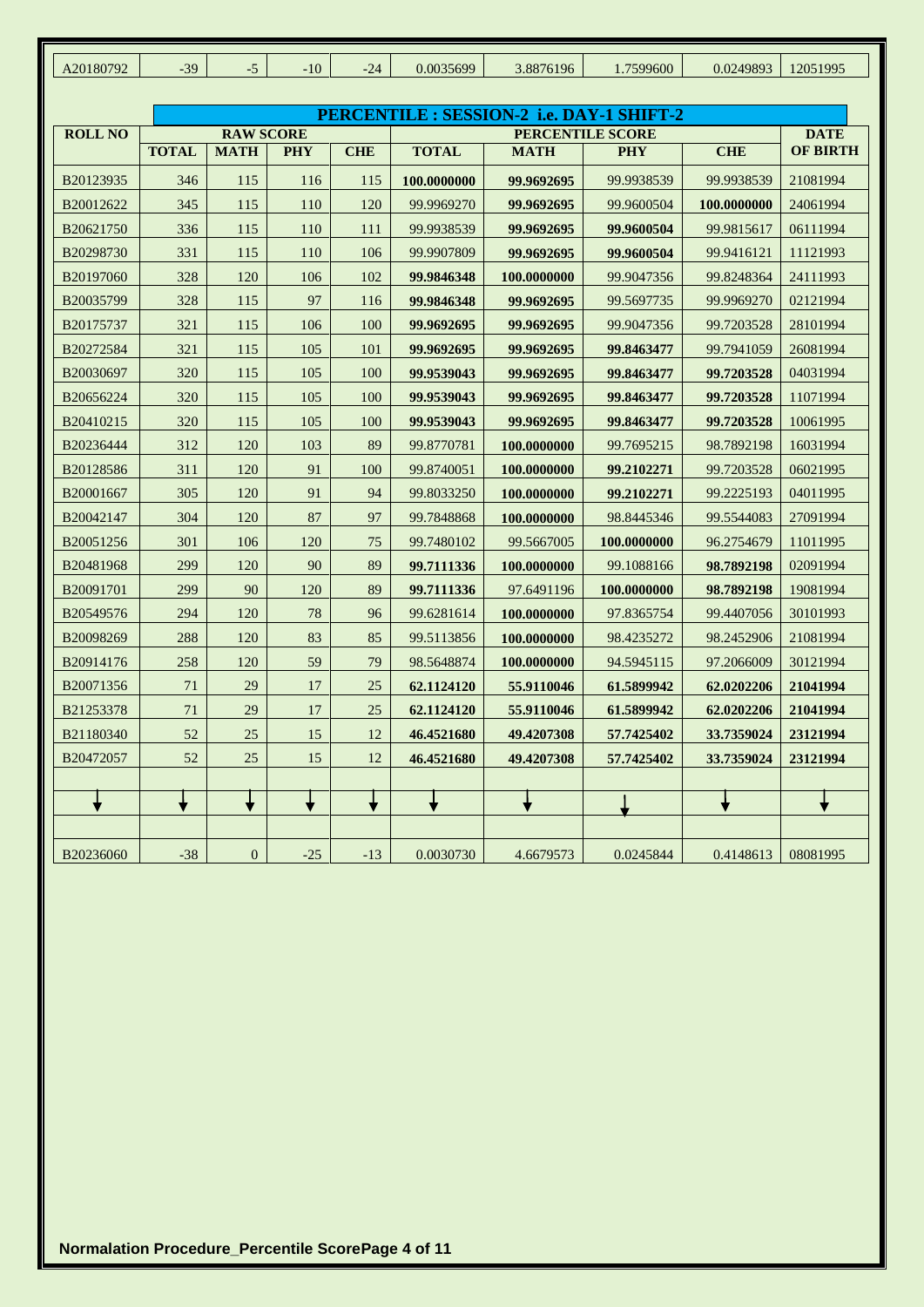|                       | PERCENTILE : SESSION-3 i.e. DAY-2 SHIFT-1 |                  |            |            |              |             |                         |             |                 |  |  |  |
|-----------------------|-------------------------------------------|------------------|------------|------------|--------------|-------------|-------------------------|-------------|-----------------|--|--|--|
| <b>ROLL NO</b>        |                                           | <b>RAW SCORE</b> |            |            |              |             | <b>PERCENTILE SCORE</b> |             | <b>DATE</b>     |  |  |  |
|                       | <b>TOTAL</b>                              | <b>MATH</b>      | <b>PHY</b> | <b>CHE</b> | <b>TOTAL</b> | <b>MATH</b> | <b>PHY</b>              | <b>CHE</b>  | <b>OF BIRTH</b> |  |  |  |
| C <sub>20150694</sub> | 331                                       | 120              | 110        | 101        | 100.0000000  | 100.0000000 | 100.0000000             | 99.9201471  | 07041995        |  |  |  |
| C <sub>20087997</sub> | 321                                       | 115              | 95         | 111        | 99.9975802   | 99.9903209  | 99.9080482              | 99.9975802  | 04101993        |  |  |  |
| C20121991             | 321                                       | 106              | 110        | 105        | 99.9975802   | 99.9007888  | 100.0000000             | 99.9661230  | 22051995        |  |  |  |
| C20058572             | 316                                       | 111              | 90         | 115        | 99.9927406   | 99.9661230  | 99.7870590              | 100.0000000 | 22061995        |  |  |  |
| C20076289             | 316                                       | 105              | 100        | 111        | 99.9927406   | 99.8765910  | 99.9685428              | 99.9975802  | 11121994        |  |  |  |
| C20060310             | 315                                       | 110              | 95         | 110        | 99.9879011   | 99.9491845  | 99.9080482              | 99.9927406  | 05111994        |  |  |  |
| C20008597             | 315                                       | 110              | 95         | 110        | 99.9879011   | 99.9491845  | 99.9080482              | 99.9927406  | 29121994        |  |  |  |
| C20241896             | 315                                       | 110              | 95         | 110        | 99.9879011   | 99.9491845  | 99.9080482              | 99.9927406  | 11011995        |  |  |  |
| C20388248             | 307                                       | 94               | 110        | 103        | 99.9709626   | 99.4991047  | 100.0000000             | 99.9419252  | 23111993        |  |  |  |
| C20672438             | 303                                       | 99               | 110        | 94         | 99.9588637   | 99.7047863  | 100.0000000             | 99.7096259  | 21081994        |  |  |  |
| C20430859             | 284                                       | 102              | 90         | 92         | 99.8741712   | 99.8112568  | 99.7870590              | 99.6346126  | 11101994        |  |  |  |
| C20518247             | 284                                       | 102              | 76         | 106        | 99.8741712   | 99.8112568  | 99.0611237              | 99.9733824  | 05081994        |  |  |  |
| C20045510             | 282                                       | 96               | 88         | 98         | 99.8620723   | 99.6249335  | 99.7338237              | 99.8572327  | 31071994        |  |  |  |
| C20361875             | 171                                       | 54               | 57         | 60         | 96.2832115   | 93.3480134  | 96.5203504              | 95.0878382  | 14081994        |  |  |  |
| C20860609             | 171                                       | 54               | 57         | 60         | 96.2832115   | 93.3480134  | 96.5203504              | 95.0878382  | 14081994        |  |  |  |
| C <sub>20861476</sub> | 60                                        | 35               | 20         | 5          | 67.0014035   | 81.8056429  | 73.0460243              | 27.9122102  | 17081994        |  |  |  |
| C20512680             | 60                                        | 35               | 20         | 5          | 67.0014035   | 81.8056429  | 73.0460243              | 27.9122102  | 17081994        |  |  |  |
| C20069270             | 60                                        | 28               | 8          | 24         | 67.0014035   | 72.7653293  | 44.3256062              | 68.2766297  | 10101994        |  |  |  |
| C20355550             | 60                                        | 28               | 8          | 24         | 67.0014035   | 72.7653293  | 44.3256062              | 68.2766297  | 10101994        |  |  |  |
|                       |                                           |                  |            |            |              |             |                         |             |                 |  |  |  |
|                       |                                           |                  |            |            |              |             |                         |             |                 |  |  |  |
|                       |                                           |                  |            |            |              |             |                         |             |                 |  |  |  |
| C21082034             | $-49$                                     | $-13$            | $-17$      | $-19$      | 0.0024198    | 0.5323525   | 0.3750665               | 0.1742245   | 19091994        |  |  |  |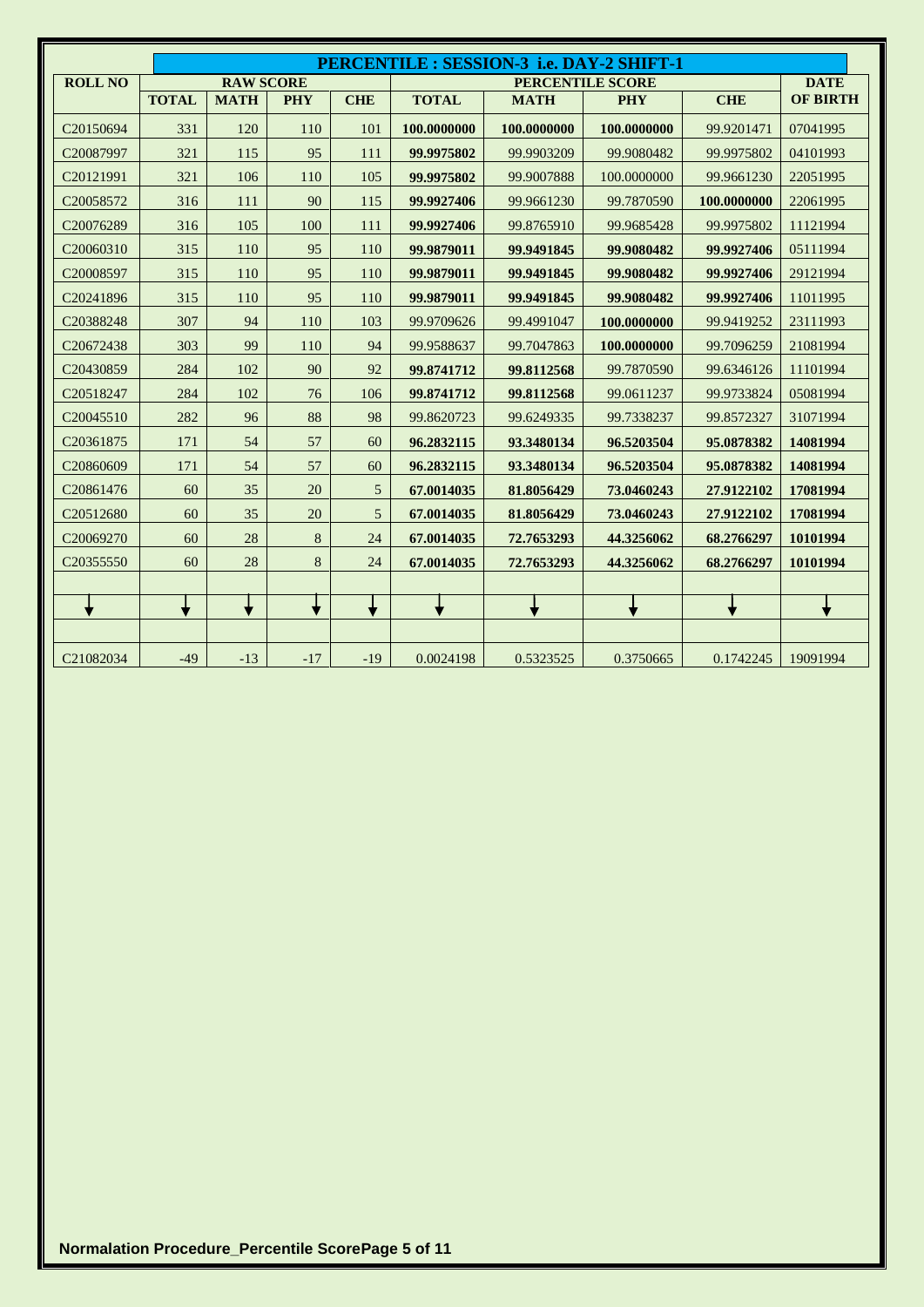|                |              |                  |            |            |              | PERCENTILE : SESSION-4 i.e. DAY-2 SHIFT-1 |                         |             |                 |
|----------------|--------------|------------------|------------|------------|--------------|-------------------------------------------|-------------------------|-------------|-----------------|
| <b>ROLL NO</b> |              | <b>RAW SCORE</b> |            |            |              |                                           | <b>PERCENTILE SCORE</b> |             | <b>DATE</b>     |
|                | <b>TOTAL</b> | <b>MATH</b>      | <b>PHY</b> | <b>CHE</b> | <b>TOTAL</b> | <b>MATH</b>                               | <b>PHY</b>              | <b>CHE</b>  | <b>OF BIRTH</b> |
| D20479616      | 332          | 120              | 101        | 111        | 100.0000000  | 100.0000000                               | 99.9778342              | 99.9926114  | 25081994        |
| D20040337      | 330          | 120              | 110        | 100        | 99.9975371   | 100.0000000                               | 100.0000000             | 99.8916336  | 23091994        |
| D20568599      | 320          | 120              | 100        | 100        | 99.9950743   | 100.0000000                               | 99.9704455              | 99.8916336  | 19061995        |
| D20007708      | 320          | 105              | 110        | 105        | 99.9950743   | 99.9285767                                | 100.0000000             | 99.9630569  | 04111993        |
| D20563271      | 311          | 110              | 90         | 111        | 99.9901485   | 99.9827599                                | 99.8867079              | 99.9926114  | 31031995        |
| D20265618      | 311          | 105              | 106        | 100        | 99.9901485   | 99.9285767                                | 99.9926114              | 99.8916336  | 01091997        |
| D20074767      | 310          | 103              | 102        | 105        | 99.9852228   | 99.9088737                                | 99.9827599              | 99.9630569  | 14091993        |
| D20840372      | 308          | 106              | 101        | 101        | 99.9827599   | 99.9556683                                | 99.9778342              | 99.9162623  | 15061995        |
| D20563852      | 304          | 103              | 96         | 105        | 99.9704455   | 99.9088737                                | 99.9532054              | 99.9630569  | 04061995        |
| D20467385      | 303          | 103              | 110        | 90         | 99.9679827   | 99.9088737                                | 100.0000000             | 99.5024998  | 20071994        |
| D20398094      | 302          | 106              | 96         | 100        | 99.9630569   | 99.9556683                                | 99.9532054              | 99.8916336  | 22081995        |
| D20428934      | 299          | 77               | 106        | 116        | 99.9605940   | 98.9237248                                | 99.9926114              | 100.0000000 | 14101993        |
| D20032939      | 287          | 106              | 95         | 86         | 99.9310396   | 99.9556683                                | 99.9433539              | 99.2611383  | 28041994        |
| D20690279      | 287          | 106              | 91         | 90         | 99.9310396   | 99.9556683                                | 99.9064109              | 99.5024998  | 19071995        |
| D20840699      | 260          | 95               | 80         | 85         | 99.7758786   | 99.8029702                                | 99.6281063              | 99.1798636  | 02021995        |
| D20084751      | 260          | 95               | 80         | 85         | 99.7758786   | 99.8029702                                | 99.6281063              | 99.1798636  | 22021995        |
| D21237483      | 55           | 20               | 15         | 20         | 57.4859001   | 64.2415585                                | 46.8167377              | 56.5573972  | 11041995        |
| D21077463      | 55           | 20               | 15         | 20         | 57.4859001   | 64.2415585                                | 46.8167377              | 56.5573972  | 11041995        |
| D20348188      | 55           | 5                | 35         | 15         | 57.4859001   | 29.7441076                                | 85.5404773              | 44.9326404  | 01061994        |
| D20777569      | 55           | 5                | 35         | 15         | 57.4859001   | 29.7441076                                | 85.5404773              | 44.9326404  | 01061994        |
|                |              |                  |            |            |              |                                           |                         |             |                 |
|                |              |                  | ▼          |            |              |                                           |                         |             | ▼               |
|                |              |                  |            |            |              |                                           |                         |             |                 |
| D21277410      | $-44$        | $-13$            | $-13$      | $-18$      | 0.0024629    | 1.3890599                                 | 0.5295175               | 0.0837377   | 17071995        |

Merge the Percentile Scores calculated above of all four sessionsfor the **Total Percentile, Mathematics Percentile, Physics Percentile and Chemistry Percentile** for preparation of NTA scores and overall Merit/ Ranking.

There are some candidates with equal **Total Percentile scores (i.e. tie).** To resolve tie, the candidates have beenarranged in following order:

- **Higher Percentile score in Mathematics**
- **Higher Percentile score in Physics**
- **Higher Percentile score in Chemistry**
- **Candidates older in age.**

The above sequence would be adopted till the tie is resolved. The Final Ranking/ Merit would be prepared after resolving ties.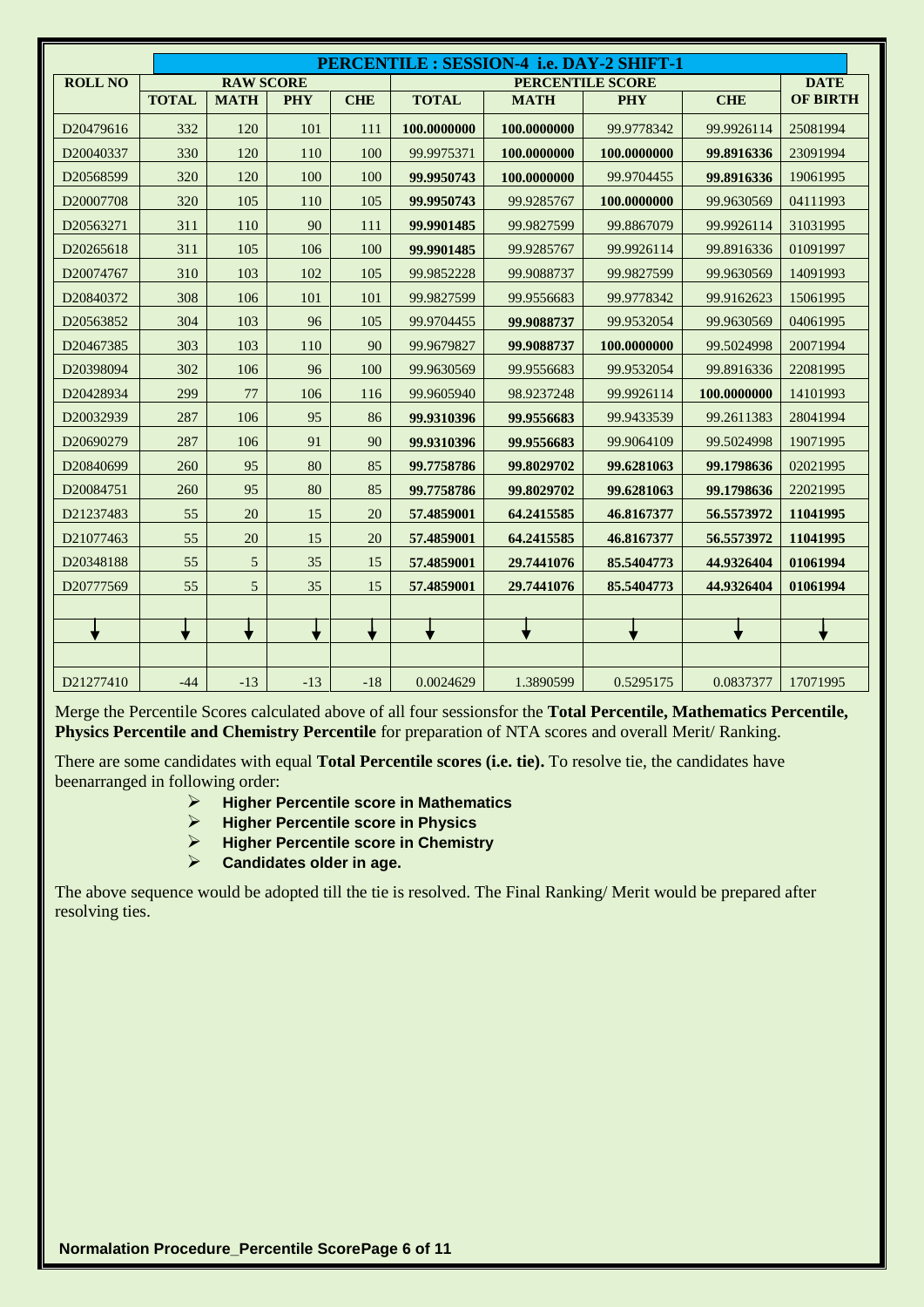|                                                    |                     |                    |                   |                   |                             | <b>PERCENTILE : ALL FOUR SESSIONS COMBINED</b> |                           |                          |                             |
|----------------------------------------------------|---------------------|--------------------|-------------------|-------------------|-----------------------------|------------------------------------------------|---------------------------|--------------------------|-----------------------------|
| <b>ROLL NO</b>                                     |                     | <b>RAW SCORE</b>   |                   |                   |                             | <b>PERCENTILE SCORE</b>                        |                           |                          | <b>DATE</b>                 |
| C20150694                                          | <b>TOTAL</b><br>331 | <b>MATH</b><br>120 | <b>PHY</b><br>110 | <b>CHE</b><br>101 | <b>TOTAL</b><br>100.0000000 | <b>MATH</b><br>100.0000000                     | <b>PHY</b><br>100.0000000 | <b>CHE</b><br>99.9201471 | <b>OF BIRTH</b><br>07041995 |
| D20479616                                          | 332                 | 120                | 101               | 111               | 100.0000000                 | 100.0000000                                    | 99.9778342                | 99.9926114               | 25081994                    |
| A20020720                                          | 335                 | 115                | 115               | 105               | 100.0000000                 | 99.9964301                                     | 99.9750107                | 99.9571612               | 22011995                    |
| B20123935                                          | 346                 | 115                | 116               | 115               | 100.0000000                 | 99.9692695                                     | 99.9938539                | 99.9938539               | 21081994                    |
| C20087997                                          | 321                 | 115                | 95                | 111               | 99.9975802                  | 99.9903209                                     | 99.9080482                | 99.9975802               | 04101993                    |
| C20121991                                          | 321                 | 106                | 110               | 105               | 99.9975802                  | 99.9007888                                     | 100.0000000               | 99.9661230               | 22051995                    |
| D20040337                                          | 330                 | 120                | 110               | 100               | 99.9975371                  | 100.0000000                                    | 100.0000000               | 99.8916336               | 23091994                    |
| B20012622                                          | 345                 | 115                | 110               | 120               | 99.9969270                  | 99.9692695                                     | 99.9600504                | 100.0000000              | 24061994                    |
| A20411664                                          | 332                 | 111                | 115               | 106               | 99.9964301                  | 99.9500214                                     | 99.9750107                | 99.9750107               | 23081994                    |
| D20568599                                          | 320                 | 120                | 100               | 100               | 99.9950743                  | 100.0000000                                    | 99.9704455                | 99.8916336               | 19061995                    |
| D20007708                                          | 320                 | 105                | 110               | 105               | 99.9950743                  | 99.9285767                                     | 100.0000000               | 99.9630569               | 04111993                    |
| B20621750                                          | 336                 | 115                | 110               | 111               | 99.9938539                  | 99.9692695                                     | 99.9600504                | 99.9815617               | 06111994                    |
| A20018569                                          | 330                 | 115                | 110               | 105               | 99.9928602                  | 99.9964301                                     | 99.8714836                | 99.9571612               | 03091994                    |
| A20339879                                          | 330                 | 110                | 120               | 100               | 99.9928602                  | 99.9143224                                     | 100.0000000               | 99.8679138               | 10011994                    |
| A20027230                                          | 330                 | 110                | 110               | 110               | 99.9928602                  | 99.9143224                                     | 99.8714836                | 99.9964301               | 17071994                    |
| C <sub>20058572</sub>                              | 316                 | 111                | 90                | 115               | 99.9927406                  | 99.9661230                                     | 99.7870590                | 100.0000000              | 22061995                    |
| C20076289                                          | 316                 | 105                | 100               | 111               | 99.9927406                  | 99.8765910                                     | 99.9685428                | 99.9975802               | 11121994                    |
| B20298730                                          | 331                 | 115                | 110               | 106               | 99.9907809                  | 99.9692695                                     | 99.9600504                | 99.9416121               | 11121993                    |
| D20563271                                          | 311                 | 110                | 90                | 111               | 99.9901485                  | 99.9827599                                     | 99.8867079                | 99.9926114               | 31031995                    |
| D20265618                                          | 311                 | 105                | 106               | 100               | 99.9901485                  | 99.9285767                                     | 99.9926114                | 99.8916336               | 01091997                    |
| C20060310                                          | 315                 | 110                | 95                | 110               | 99.9879011                  | 99.9491845                                     | 99.9080482                | 99.9927406               | 05111994                    |
| C20008597                                          | 315                 | 110                | 95                | 110               | 99.9879011                  | 99.9491845                                     | 99.9080482                | 99.9927406               | 29121994                    |
| C20241896                                          | 315                 | 110                | 95                | 110               | 99.9879011                  | 99.9491845                                     | 99.9080482                | 99.9927406               | 11011995                    |
| D20074767                                          | 310                 | 103                | 102               | 105               | 99.9852228                  | 99.9088737                                     | 99.9827599                | 99.9630569               | 14091993                    |
| B20197060                                          | 328                 | 120                | 106               | 102               | 99.9846348                  | 100.0000000                                    | 99.9047356                | 99.8248364               | 24111993                    |
| B20035799                                          | 328                 | 115                | 97                | 116               | 99.9846348                  | 99.9692695                                     | 99.5697735                | 99.9969270               | 02121994                    |
| D20840372                                          | 308                 | 106                | 101               | 101               | 99.9827599                  | 99.9556683                                     | 99.9778342                | 99.9162623               | 15061995                    |
| C20388248                                          | 307                 | 94                 | 110               | 103               | 99.9709626                  | 99.4991047                                     | 100.0000000               | 99.9419252               | 23111993                    |
| D20563852                                          | 304                 | 103                | 96                | 105               | 99.9704455                  | 99.9088737                                     | 99.9532054                | 99.9630569               | 04061995                    |
| B20175737                                          | 321                 | 115                | 106               | 100               | 99.9692695                  | 99.9692695                                     | 99.9047356                | 99.7203528               | 28101994                    |
| B20272584                                          | 321                 | 115                | 105               | 101               | 99.9692695                  | 99.9692695                                     | 99.8463477                | 99.7941059               | 26081994                    |
| D20467385                                          | 303                 | 103                | 110               | 90                | 99.9679827                  | 99.9088737                                     | 100.0000000               | 99.5024998               | 20071994                    |
| D20398094                                          | 302                 | 106                | 96                | 100               | 99.9630569                  | 99.9556683                                     | 99.9532054                | 99.8916336               | 22081995                    |
| D20428934                                          | 299                 | 77                 | 106               | 116               | 99.9605940                  | 98.9237248                                     | 99.9926114                | 100.0000000              | 14101993                    |
| C20672438                                          | 303                 | 99                 | 110               | 94                | 99.9588637                  | 99.7047863                                     | 100.0000000               | 99.7096259               | 21081994                    |
| B20030697                                          | 320                 | 115                | 105               | 100               | 99.9539043                  | 99.9692695                                     | 99.8463477                | 99.7203528               | 04031994                    |
| B20656224                                          | 320                 | 115                | 105               | 100               | 99.9539043                  | 99.9692695                                     | 99.8463477                | 99.7203528               | 11071994                    |
| B20410215                                          | 320                 | 115                | 105               | 100               | 99.9539043                  | 99.9692695                                     | 99.8463477                | 99.7203528               | 10061995                    |
| D20032939                                          | 287                 | 106                | 95                | 86                | 99.9310396                  | 99.9556683                                     | 99.9433539                | 99.2611383               | 28041994                    |
| D20690279                                          | 287                 | 106                | 91                | 90                | 99.9310396                  | 99.9556683                                     | 99.9064109                | 99.5024998               | 19071995                    |
| A20074407                                          | 314                 | 101                | 102               | 111               | 99.9286020                  | 99.3788376                                     | 99.4859346                | 100.0000000              | 13041995                    |
| A20751862                                          | 310                 | 110                | 110               | 90                | 99.9071826                  | 99.9143224                                     | 99.8714836                | 99.4181065               | 22031994                    |
| A20685124                                          | 310                 | 110                | 110               | 90                | 99.9071826                  | 99.9143224                                     | 99.8714836                | 99.4181065               | 23021996                    |
| B20236444                                          | 312                 | 120                | 103               | 89                | 99.8770781                  | 100.0000000                                    | 99.7695215                | 98.7892198               | 16031994                    |
| C20430859                                          | 284                 | 102                | 90                | 92                | 99.8741712                  | 99.8112568                                     | 99.7870590                | 99.6346126               | 11101994                    |
| C20518247                                          | 284                 | 102                | 76                | 106               | 99.8741712                  | 99.8112568                                     | 99.0611237                | 99.9733824               | 05081994                    |
| B20128586                                          | 311                 | 120                | 91                | 100               | 99.8740051                  | 100.0000000                                    | 99.2102271                | 99.7203528               | 06021995                    |
| Normalation Procedure_Percentile ScorePage 7 of 11 |                     |                    |                   |                   |                             |                                                |                           |                          |                             |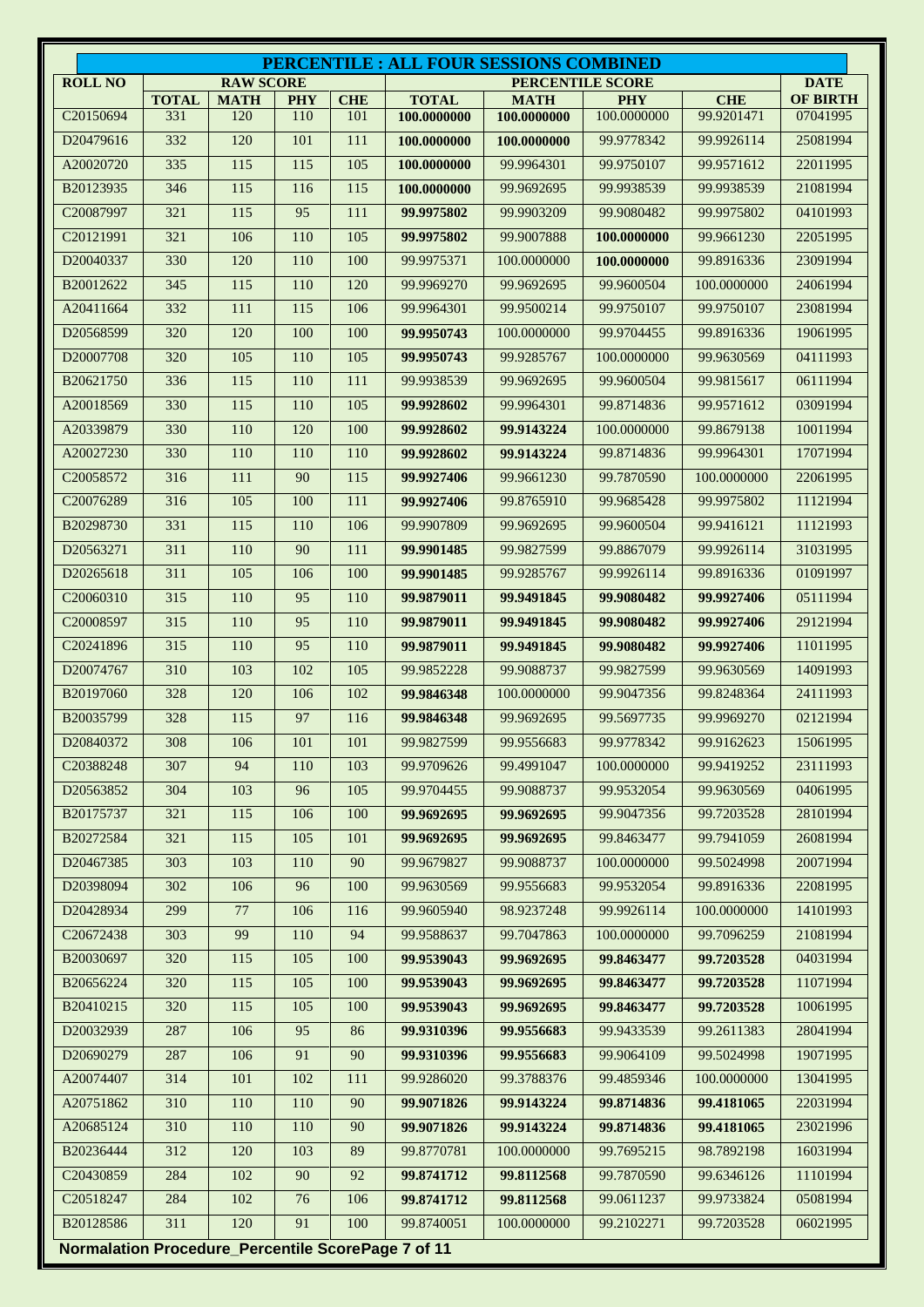| C20045510             | 282   | 96              | 88             | 98             | 99.8620723 | 99.6249335  | 99.7338237  | 99.8572327 | 31071994 |
|-----------------------|-------|-----------------|----------------|----------------|------------|-------------|-------------|------------|----------|
| B20001667             | 305   | 120             | 91             | 94             | 99.8033250 | 100.0000000 | 99.2102271  | 99.2225193 | 04011995 |
| B20042147             | 304   | 120             | 87             | 97             | 99.7848868 | 100.0000000 | 98.8445346  | 99.5544083 | 27091994 |
| D20840699             | 260   | 95              | 80             | 85             | 99.7758786 | 99.8029702  | 99.6281063  | 99.1798636 | 02021995 |
| D <sub>20084751</sub> | 260   | 95              | 80             | 85             | 99.7758786 | 99.8029702  | 99.6281063  | 99.1798636 | 22021995 |
| B20051256             | 301   | 106             | 120            | 75             | 99.7480102 | 99.5667005  | 100.0000000 | 96.2754679 | 11011995 |
| B20481968             | 299   | 120             | 90             | 89             | 99.7111336 | 100.0000000 | 99.1088166  | 98.7892198 | 02091994 |
| B20091701             | 299   | 90              | 120            | 89             | 99.7111336 | 97.6491196  | 100.0000000 | 98.7892198 | 19081994 |
| A20397755             | 295   | 120             | 90             | 85             | 99.6608596 | 100.0000000 | 98.2400400  | 98.9147508 | 01111994 |
| B20549576             | 294   | 120             | 78             | 96             | 99.6281614 | 100.0000000 | 97.8365754  | 99.4407056 | 30101993 |
| B20098269             | 288   | 120             | 83             | 85             | 99.5113856 | 100.0000000 | 98.4235272  | 98.2452906 | 21081994 |
| B20914176             | 258   | 120             | 59             | 79             | 98.5648874 | 100.0000000 | 94.5945115  | 97.2066009 | 30121994 |
| C20361875             | 171   | 54              | 57             | 60             | 96.2832115 | 93.3480134  | 96.5203504  | 95.0878382 | 14081994 |
| C20860609             | 171   | 54              | 57             | 60             | 96.2832115 | 93.3480134  | 96.5203504  | 95.0878382 | 14081994 |
| C20861476             | 60    | 35              | 20             | 5              | 67.0014035 | 81.8056429  | 73.0460243  | 27.9122102 | 17081994 |
| C20512680             | 60    | $\overline{35}$ | 20             | $\overline{5}$ | 67.0014035 | 81.8056429  | 73.0460243  | 27.9122102 | 17081994 |
| C20069270             | 60    | 28              | 8              | 24             | 67.0014035 | 72.7653293  | 44.3256062  | 68.2766297 | 10101994 |
| C20355550             | 60    | $28\,$          | $8\phantom{.}$ | 24             | 67.0014035 | 72.7653293  | 44.3256062  | 68.2766297 | 10101994 |
| B20071356             | 71    | 29              | 17             | $25\,$         | 62.1124120 | 55.9110046  | 61.5899942  | 62.0202206 | 21041994 |
| B21253378             | 71    | 29              | 17             | 25             | 62.1124120 | 55.9110046  | 61.5899942  | 62.0202206 | 21041994 |
| D21237483             | 55    | $20\,$          | 15             | 20             | 57.4859001 | 64.2415585  | 46.8167377  | 56.5573972 | 11041995 |
| D21077463             | 55    | 20              | 15             | 20             | 57.4859001 | 64.2415585  | 46.8167377  | 56.5573972 | 11041995 |
| D20348188             | 55    | $5\overline{)}$ | 35             | 15             | 57.4859001 | 29.7441076  | 85.5404773  | 44.9326404 | 01061994 |
| D20777569             | 55    | 5               | 35             | 15             | 57.4859001 | 29.7441076  | 85.5404773  | 44.9326404 | 01061994 |
| A20471411             | 50    | $\overline{25}$ | 15             | 10             | 49.7144081 | 63.5834642  | 43.5277738  | 38.7119806 | 30111994 |
| A20922992             | 50    | 25              | 15             | 10             | 49.7144081 | 63.5834642  | 43.5277738  | 38.7119806 | 30111994 |
| A21004667             | 50    | 25              | 5              | 20             | 49.7144081 | 63.5834642  | 20.6197344  | 61.1595031 | 16031995 |
| A21141123             | 50    | $\overline{25}$ | $\overline{5}$ | 20             | 49.7144081 | 63.5834642  | 20.6197344  | 61.1595031 | 16031995 |
| B21180340             | 52    | 25              | 15             | 12             | 46.4521680 | 49.4207308  | 57.7425402  | 33.7359024 | 23121994 |
| B20472057             | 52    | 25              | 15             | 12             | 46.4521680 | 49.4207308  | 57.7425402  | 33.7359024 | 23121994 |
| A20180792             | $-39$ | $-5$            | $-10$          | $-24$          | 0.0035699  | 3.8876196   | 1.7599600   | 0.0249893  | 12051995 |
| B20236060             | $-38$ | $\mathbf{0}$    | $-25$          | $-13$          | 0.0030730  | 4.6679573   | 0.0245844   | 0.4148613  | 08081995 |
| D21277410             | $-44$ | $-13$           | $-13$          | $-18$          | 0.0024629  | 1.3890599   | 0.5295175   | 0.0837377  | 17071995 |
| C21082034             | $-49$ | $-13$           | $-17$          | $-19$          | 0.0024198  | 0.5323525   | 0.3750665   | 0.1742245  | 19091994 |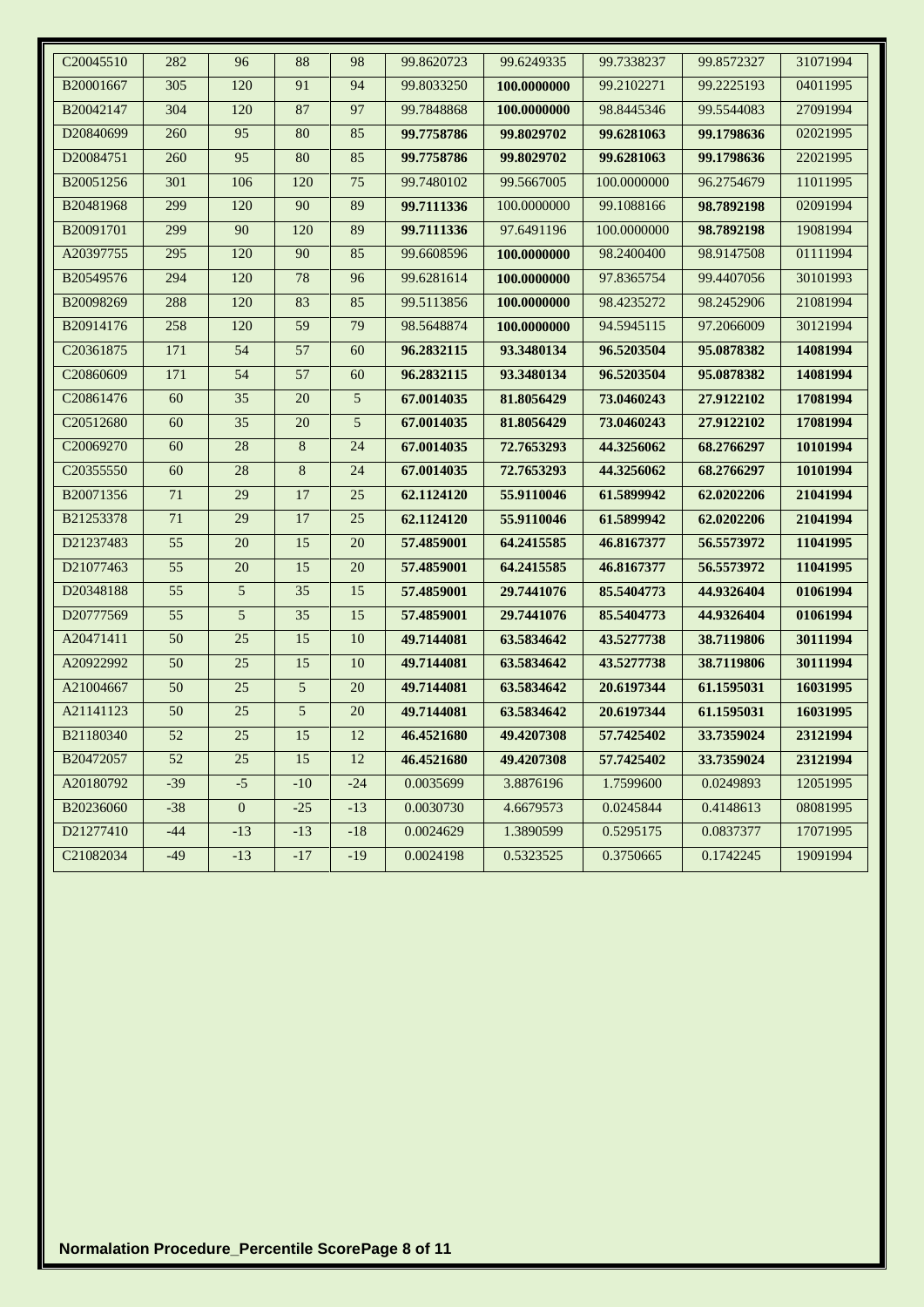| <b>RAW SCORE</b><br><b>NTA SCORE</b><br><b>DATE</b><br><b>ROLL NO</b><br>OF<br><b>PHY</b><br><b>CHE</b><br><b>BIRTH</b><br><b>TOTAL</b><br><b>MATH</b><br><b>PHY</b><br><b>CHE</b><br><b>TOTAL</b><br><b>MATH</b><br>331<br>120<br>101<br>100.0000000<br>99.9201471<br>C <sub>20150694</sub><br>110<br>100.0000000<br>100.0000000<br>07041995<br>D20479616<br>332<br>120<br>101<br>111<br>100.0000000<br>100.0000000<br>99.9778342<br>99.9926114<br>25081994<br>A20020720<br>335<br>115<br>105<br>100.0000000<br>99.9964301<br>99.9750107<br>99.9571612<br>22011995<br>115<br>B20123935<br>346<br>115<br>115<br>100.0000000<br>99.9938539<br>99.9938539<br>21081994<br>116<br>99.9692695<br>321<br>115<br>95<br>111<br>99.9975802<br>99.9903209<br>99.9080482<br>99.9975802<br>04101993<br>C <sub>20087997</sub><br>321<br>106<br>110<br>105<br>22051995<br>C <sub>20121991</sub><br>99.9975802<br>99.9007888<br>100.0000000<br>99.9661230<br>330<br>120<br>99.9975371<br>99.8916336<br>23091994<br>D <sub>20040337</sub><br>110<br>100<br>100.0000000<br>100.0000000<br>345<br>115<br>110<br>120<br>99.9969270<br>99.9692695<br>B20012622<br>99.9600504<br>100.0000000<br>24061994<br>332<br>A20411664<br>111<br>115<br>106<br>99.9964301<br>99.9500214<br>99.9750107<br>99.9750107<br>23081994<br>320<br>120<br>100<br>100<br>D <sub>20568599</sub><br>99.9950743<br>100.0000000<br>99.9704455<br>99.8916336<br>19061995<br>320<br>105<br>110<br>105<br>99.9950743<br>99.9285767<br>04111993<br>D <sub>20007708</sub><br>100.0000000<br>99.9630569<br>336<br>115<br>110<br>111<br>99.9938539<br>99.9692695<br>99.9600504<br>99.9815617<br>B <sub>20621750</sub><br>06111994<br>330<br>115<br>105<br>03091994<br>A20018569<br>110<br>99.9928602<br>99.9964301<br>99.8714836<br>99.9571612<br>A20339879<br>330<br>110<br>120<br>100<br>99.9928602<br>99.9143224<br>100.0000000<br>99.8679138<br>10011994<br>A20027230<br>330<br>110<br>110<br>110<br>99.9928602<br>99.9143224<br>99.8714836<br>99.9964301<br>17071994<br>C <sub>20058572</sub><br>316<br>111<br>90<br>115<br>99.9927406<br>22061995<br>99.9661230<br>99.7870590<br>100.0000000<br>316<br>105<br>100<br>111<br>99.9975802<br>C <sub>20076289</sub><br>99.9927406<br>99.8765910<br>99.9685428<br>11121994<br>331<br>115<br>110<br>106<br>B20298730<br>99.9907809<br>99.9692695<br>99.9600504<br>99.9416121<br>11121993<br>311<br>110<br>90<br>111<br>99.9901485<br>99.9827599<br>99.8867079<br>99.9926114<br>31031995<br>D <sub>20563271</sub><br>311<br>105<br>100<br>99.9901485<br>D20265618<br>106<br>99.9285767<br>99.9926114<br>99.8916336<br>01091997<br>315<br>110<br>C <sub>20060310</sub><br>95<br>110<br>99.9879011<br>99.9491845<br>99.9080482<br>99.9927406<br>05111994<br>315<br>110<br>C <sub>20008597</sub><br>110<br>95<br>99.9879011<br>99.9491845<br>99.9080482<br>99.9927406<br>29121994<br>315<br>110<br>95<br>110<br>C <sub>20241896</sub><br>99.9879011<br>99.9491845<br>99.9080482<br>99.9927406<br>11011995<br>310<br>103<br>102<br>105<br>99.9852228<br>99.9827599<br>99.9630569<br>14091993<br>D <sub>20074767</sub><br>99.9088737<br>328<br>120<br>102<br>B20197060<br>106<br>99.9846348<br>100.0000000<br>99.9047356<br>99.8248364<br>24111993<br>B20035799<br>328<br>115<br>97<br>99.9846348<br>99.9692695<br>99.5697735<br>99.9969270<br>02121994<br>116<br>D20840372<br>308<br>106<br>101<br>101<br>99.9827599<br>99.9556683<br>99.9778342<br>99.9162623<br>15061995<br>C20388248<br>307<br>94<br>110<br>103<br>99.4991047<br>100.0000000<br>99.9419252<br>23111993<br>99.9709626<br>D20563852<br>304<br>103<br>105<br>99.9704455<br>99.9088737<br>99.9532054<br>99.9630569<br>04061995<br>96<br>321<br>115<br>106<br>100<br>99.9047356<br>99.7203528<br>28101994<br>B20175737<br>99.9692695<br>99.9692695<br>B20272584<br>321<br>99.9692695<br>99.9692695<br>99.8463477<br>99.7941059<br>26081994<br>115<br>105<br>101<br>D20467385<br>303<br>103<br>90<br>99.9679827<br>99.9088737<br>100.0000000<br>99.5024998<br>20071994<br>110<br>302<br>22081995<br>D20398094<br>106<br>96<br>100<br>99.9630569<br>99.9556683<br>99.9532054<br>99.8916336<br>299<br>77<br>99.9605940<br>98.9237248<br>99.9926114<br>100.0000000<br>D20428934<br>106<br>116<br>14101993<br>C20672438<br>303<br>99<br>110<br>94<br>99.9588637<br>99.7047863<br>100.0000000<br>99.7096259<br>21081994<br>B20030697<br>320<br>99.9539043<br>99.9692695<br>99.8463477<br>99.7203528<br>04031994<br>115<br>105<br>100<br>320<br>115<br>100<br>99.9539043<br>99.8463477<br>99.7203528<br>11071994<br>B20656224<br>105<br>99.9692695 |     |     |     |     |            |  | NTA SCORE AND OVERALL MERIT /RANK LIST |            |             |                |
|--------------------------------------------------------------------------------------------------------------------------------------------------------------------------------------------------------------------------------------------------------------------------------------------------------------------------------------------------------------------------------------------------------------------------------------------------------------------------------------------------------------------------------------------------------------------------------------------------------------------------------------------------------------------------------------------------------------------------------------------------------------------------------------------------------------------------------------------------------------------------------------------------------------------------------------------------------------------------------------------------------------------------------------------------------------------------------------------------------------------------------------------------------------------------------------------------------------------------------------------------------------------------------------------------------------------------------------------------------------------------------------------------------------------------------------------------------------------------------------------------------------------------------------------------------------------------------------------------------------------------------------------------------------------------------------------------------------------------------------------------------------------------------------------------------------------------------------------------------------------------------------------------------------------------------------------------------------------------------------------------------------------------------------------------------------------------------------------------------------------------------------------------------------------------------------------------------------------------------------------------------------------------------------------------------------------------------------------------------------------------------------------------------------------------------------------------------------------------------------------------------------------------------------------------------------------------------------------------------------------------------------------------------------------------------------------------------------------------------------------------------------------------------------------------------------------------------------------------------------------------------------------------------------------------------------------------------------------------------------------------------------------------------------------------------------------------------------------------------------------------------------------------------------------------------------------------------------------------------------------------------------------------------------------------------------------------------------------------------------------------------------------------------------------------------------------------------------------------------------------------------------------------------------------------------------------------------------------------------------------------------------------------------------------------------------------------------------------------------------------------------------------------------------------------------------------------------------------------------------------------------------------------------------------------------------------------------------------------------------------------------------------------------------------------------------------------------------------------------------------------------------------------------------------------------------------------------------------------------------------------------------------------------------------------------------------------------------------------------------------------------------------------------------------------------------------------------------------------------------------------------------------------------------------------------------------------------------------------|-----|-----|-----|-----|------------|--|----------------------------------------|------------|-------------|----------------|
|                                                                                                                                                                                                                                                                                                                                                                                                                                                                                                                                                                                                                                                                                                                                                                                                                                                                                                                                                                                                                                                                                                                                                                                                                                                                                                                                                                                                                                                                                                                                                                                                                                                                                                                                                                                                                                                                                                                                                                                                                                                                                                                                                                                                                                                                                                                                                                                                                                                                                                                                                                                                                                                                                                                                                                                                                                                                                                                                                                                                                                                                                                                                                                                                                                                                                                                                                                                                                                                                                                                                                                                                                                                                                                                                                                                                                                                                                                                                                                                                                                                                                                                                                                                                                                                                                                                                                                                                                                                                                                                                                                                                  |     |     |     |     |            |  |                                        |            | <b>RANK</b> |                |
|                                                                                                                                                                                                                                                                                                                                                                                                                                                                                                                                                                                                                                                                                                                                                                                                                                                                                                                                                                                                                                                                                                                                                                                                                                                                                                                                                                                                                                                                                                                                                                                                                                                                                                                                                                                                                                                                                                                                                                                                                                                                                                                                                                                                                                                                                                                                                                                                                                                                                                                                                                                                                                                                                                                                                                                                                                                                                                                                                                                                                                                                                                                                                                                                                                                                                                                                                                                                                                                                                                                                                                                                                                                                                                                                                                                                                                                                                                                                                                                                                                                                                                                                                                                                                                                                                                                                                                                                                                                                                                                                                                                                  |     |     |     |     |            |  |                                        |            |             |                |
|                                                                                                                                                                                                                                                                                                                                                                                                                                                                                                                                                                                                                                                                                                                                                                                                                                                                                                                                                                                                                                                                                                                                                                                                                                                                                                                                                                                                                                                                                                                                                                                                                                                                                                                                                                                                                                                                                                                                                                                                                                                                                                                                                                                                                                                                                                                                                                                                                                                                                                                                                                                                                                                                                                                                                                                                                                                                                                                                                                                                                                                                                                                                                                                                                                                                                                                                                                                                                                                                                                                                                                                                                                                                                                                                                                                                                                                                                                                                                                                                                                                                                                                                                                                                                                                                                                                                                                                                                                                                                                                                                                                                  |     |     |     |     |            |  |                                        |            |             | 1              |
|                                                                                                                                                                                                                                                                                                                                                                                                                                                                                                                                                                                                                                                                                                                                                                                                                                                                                                                                                                                                                                                                                                                                                                                                                                                                                                                                                                                                                                                                                                                                                                                                                                                                                                                                                                                                                                                                                                                                                                                                                                                                                                                                                                                                                                                                                                                                                                                                                                                                                                                                                                                                                                                                                                                                                                                                                                                                                                                                                                                                                                                                                                                                                                                                                                                                                                                                                                                                                                                                                                                                                                                                                                                                                                                                                                                                                                                                                                                                                                                                                                                                                                                                                                                                                                                                                                                                                                                                                                                                                                                                                                                                  |     |     |     |     |            |  |                                        |            |             | 2              |
|                                                                                                                                                                                                                                                                                                                                                                                                                                                                                                                                                                                                                                                                                                                                                                                                                                                                                                                                                                                                                                                                                                                                                                                                                                                                                                                                                                                                                                                                                                                                                                                                                                                                                                                                                                                                                                                                                                                                                                                                                                                                                                                                                                                                                                                                                                                                                                                                                                                                                                                                                                                                                                                                                                                                                                                                                                                                                                                                                                                                                                                                                                                                                                                                                                                                                                                                                                                                                                                                                                                                                                                                                                                                                                                                                                                                                                                                                                                                                                                                                                                                                                                                                                                                                                                                                                                                                                                                                                                                                                                                                                                                  |     |     |     |     |            |  |                                        |            |             | 3              |
|                                                                                                                                                                                                                                                                                                                                                                                                                                                                                                                                                                                                                                                                                                                                                                                                                                                                                                                                                                                                                                                                                                                                                                                                                                                                                                                                                                                                                                                                                                                                                                                                                                                                                                                                                                                                                                                                                                                                                                                                                                                                                                                                                                                                                                                                                                                                                                                                                                                                                                                                                                                                                                                                                                                                                                                                                                                                                                                                                                                                                                                                                                                                                                                                                                                                                                                                                                                                                                                                                                                                                                                                                                                                                                                                                                                                                                                                                                                                                                                                                                                                                                                                                                                                                                                                                                                                                                                                                                                                                                                                                                                                  |     |     |     |     |            |  |                                        |            |             | $\overline{4}$ |
|                                                                                                                                                                                                                                                                                                                                                                                                                                                                                                                                                                                                                                                                                                                                                                                                                                                                                                                                                                                                                                                                                                                                                                                                                                                                                                                                                                                                                                                                                                                                                                                                                                                                                                                                                                                                                                                                                                                                                                                                                                                                                                                                                                                                                                                                                                                                                                                                                                                                                                                                                                                                                                                                                                                                                                                                                                                                                                                                                                                                                                                                                                                                                                                                                                                                                                                                                                                                                                                                                                                                                                                                                                                                                                                                                                                                                                                                                                                                                                                                                                                                                                                                                                                                                                                                                                                                                                                                                                                                                                                                                                                                  |     |     |     |     |            |  |                                        |            |             | 5              |
|                                                                                                                                                                                                                                                                                                                                                                                                                                                                                                                                                                                                                                                                                                                                                                                                                                                                                                                                                                                                                                                                                                                                                                                                                                                                                                                                                                                                                                                                                                                                                                                                                                                                                                                                                                                                                                                                                                                                                                                                                                                                                                                                                                                                                                                                                                                                                                                                                                                                                                                                                                                                                                                                                                                                                                                                                                                                                                                                                                                                                                                                                                                                                                                                                                                                                                                                                                                                                                                                                                                                                                                                                                                                                                                                                                                                                                                                                                                                                                                                                                                                                                                                                                                                                                                                                                                                                                                                                                                                                                                                                                                                  |     |     |     |     |            |  |                                        |            |             | 6              |
|                                                                                                                                                                                                                                                                                                                                                                                                                                                                                                                                                                                                                                                                                                                                                                                                                                                                                                                                                                                                                                                                                                                                                                                                                                                                                                                                                                                                                                                                                                                                                                                                                                                                                                                                                                                                                                                                                                                                                                                                                                                                                                                                                                                                                                                                                                                                                                                                                                                                                                                                                                                                                                                                                                                                                                                                                                                                                                                                                                                                                                                                                                                                                                                                                                                                                                                                                                                                                                                                                                                                                                                                                                                                                                                                                                                                                                                                                                                                                                                                                                                                                                                                                                                                                                                                                                                                                                                                                                                                                                                                                                                                  |     |     |     |     |            |  |                                        |            |             | $\tau$         |
|                                                                                                                                                                                                                                                                                                                                                                                                                                                                                                                                                                                                                                                                                                                                                                                                                                                                                                                                                                                                                                                                                                                                                                                                                                                                                                                                                                                                                                                                                                                                                                                                                                                                                                                                                                                                                                                                                                                                                                                                                                                                                                                                                                                                                                                                                                                                                                                                                                                                                                                                                                                                                                                                                                                                                                                                                                                                                                                                                                                                                                                                                                                                                                                                                                                                                                                                                                                                                                                                                                                                                                                                                                                                                                                                                                                                                                                                                                                                                                                                                                                                                                                                                                                                                                                                                                                                                                                                                                                                                                                                                                                                  |     |     |     |     |            |  |                                        |            |             | 8              |
|                                                                                                                                                                                                                                                                                                                                                                                                                                                                                                                                                                                                                                                                                                                                                                                                                                                                                                                                                                                                                                                                                                                                                                                                                                                                                                                                                                                                                                                                                                                                                                                                                                                                                                                                                                                                                                                                                                                                                                                                                                                                                                                                                                                                                                                                                                                                                                                                                                                                                                                                                                                                                                                                                                                                                                                                                                                                                                                                                                                                                                                                                                                                                                                                                                                                                                                                                                                                                                                                                                                                                                                                                                                                                                                                                                                                                                                                                                                                                                                                                                                                                                                                                                                                                                                                                                                                                                                                                                                                                                                                                                                                  |     |     |     |     |            |  |                                        |            |             | 9              |
|                                                                                                                                                                                                                                                                                                                                                                                                                                                                                                                                                                                                                                                                                                                                                                                                                                                                                                                                                                                                                                                                                                                                                                                                                                                                                                                                                                                                                                                                                                                                                                                                                                                                                                                                                                                                                                                                                                                                                                                                                                                                                                                                                                                                                                                                                                                                                                                                                                                                                                                                                                                                                                                                                                                                                                                                                                                                                                                                                                                                                                                                                                                                                                                                                                                                                                                                                                                                                                                                                                                                                                                                                                                                                                                                                                                                                                                                                                                                                                                                                                                                                                                                                                                                                                                                                                                                                                                                                                                                                                                                                                                                  |     |     |     |     |            |  |                                        |            |             | 10             |
|                                                                                                                                                                                                                                                                                                                                                                                                                                                                                                                                                                                                                                                                                                                                                                                                                                                                                                                                                                                                                                                                                                                                                                                                                                                                                                                                                                                                                                                                                                                                                                                                                                                                                                                                                                                                                                                                                                                                                                                                                                                                                                                                                                                                                                                                                                                                                                                                                                                                                                                                                                                                                                                                                                                                                                                                                                                                                                                                                                                                                                                                                                                                                                                                                                                                                                                                                                                                                                                                                                                                                                                                                                                                                                                                                                                                                                                                                                                                                                                                                                                                                                                                                                                                                                                                                                                                                                                                                                                                                                                                                                                                  |     |     |     |     |            |  |                                        |            |             | 11             |
|                                                                                                                                                                                                                                                                                                                                                                                                                                                                                                                                                                                                                                                                                                                                                                                                                                                                                                                                                                                                                                                                                                                                                                                                                                                                                                                                                                                                                                                                                                                                                                                                                                                                                                                                                                                                                                                                                                                                                                                                                                                                                                                                                                                                                                                                                                                                                                                                                                                                                                                                                                                                                                                                                                                                                                                                                                                                                                                                                                                                                                                                                                                                                                                                                                                                                                                                                                                                                                                                                                                                                                                                                                                                                                                                                                                                                                                                                                                                                                                                                                                                                                                                                                                                                                                                                                                                                                                                                                                                                                                                                                                                  |     |     |     |     |            |  |                                        |            |             | 12             |
|                                                                                                                                                                                                                                                                                                                                                                                                                                                                                                                                                                                                                                                                                                                                                                                                                                                                                                                                                                                                                                                                                                                                                                                                                                                                                                                                                                                                                                                                                                                                                                                                                                                                                                                                                                                                                                                                                                                                                                                                                                                                                                                                                                                                                                                                                                                                                                                                                                                                                                                                                                                                                                                                                                                                                                                                                                                                                                                                                                                                                                                                                                                                                                                                                                                                                                                                                                                                                                                                                                                                                                                                                                                                                                                                                                                                                                                                                                                                                                                                                                                                                                                                                                                                                                                                                                                                                                                                                                                                                                                                                                                                  |     |     |     |     |            |  |                                        |            |             | 13             |
|                                                                                                                                                                                                                                                                                                                                                                                                                                                                                                                                                                                                                                                                                                                                                                                                                                                                                                                                                                                                                                                                                                                                                                                                                                                                                                                                                                                                                                                                                                                                                                                                                                                                                                                                                                                                                                                                                                                                                                                                                                                                                                                                                                                                                                                                                                                                                                                                                                                                                                                                                                                                                                                                                                                                                                                                                                                                                                                                                                                                                                                                                                                                                                                                                                                                                                                                                                                                                                                                                                                                                                                                                                                                                                                                                                                                                                                                                                                                                                                                                                                                                                                                                                                                                                                                                                                                                                                                                                                                                                                                                                                                  |     |     |     |     |            |  |                                        |            |             | 14             |
|                                                                                                                                                                                                                                                                                                                                                                                                                                                                                                                                                                                                                                                                                                                                                                                                                                                                                                                                                                                                                                                                                                                                                                                                                                                                                                                                                                                                                                                                                                                                                                                                                                                                                                                                                                                                                                                                                                                                                                                                                                                                                                                                                                                                                                                                                                                                                                                                                                                                                                                                                                                                                                                                                                                                                                                                                                                                                                                                                                                                                                                                                                                                                                                                                                                                                                                                                                                                                                                                                                                                                                                                                                                                                                                                                                                                                                                                                                                                                                                                                                                                                                                                                                                                                                                                                                                                                                                                                                                                                                                                                                                                  |     |     |     |     |            |  |                                        |            |             | 15             |
|                                                                                                                                                                                                                                                                                                                                                                                                                                                                                                                                                                                                                                                                                                                                                                                                                                                                                                                                                                                                                                                                                                                                                                                                                                                                                                                                                                                                                                                                                                                                                                                                                                                                                                                                                                                                                                                                                                                                                                                                                                                                                                                                                                                                                                                                                                                                                                                                                                                                                                                                                                                                                                                                                                                                                                                                                                                                                                                                                                                                                                                                                                                                                                                                                                                                                                                                                                                                                                                                                                                                                                                                                                                                                                                                                                                                                                                                                                                                                                                                                                                                                                                                                                                                                                                                                                                                                                                                                                                                                                                                                                                                  |     |     |     |     |            |  |                                        |            |             | 16             |
|                                                                                                                                                                                                                                                                                                                                                                                                                                                                                                                                                                                                                                                                                                                                                                                                                                                                                                                                                                                                                                                                                                                                                                                                                                                                                                                                                                                                                                                                                                                                                                                                                                                                                                                                                                                                                                                                                                                                                                                                                                                                                                                                                                                                                                                                                                                                                                                                                                                                                                                                                                                                                                                                                                                                                                                                                                                                                                                                                                                                                                                                                                                                                                                                                                                                                                                                                                                                                                                                                                                                                                                                                                                                                                                                                                                                                                                                                                                                                                                                                                                                                                                                                                                                                                                                                                                                                                                                                                                                                                                                                                                                  |     |     |     |     |            |  |                                        |            |             | 17             |
|                                                                                                                                                                                                                                                                                                                                                                                                                                                                                                                                                                                                                                                                                                                                                                                                                                                                                                                                                                                                                                                                                                                                                                                                                                                                                                                                                                                                                                                                                                                                                                                                                                                                                                                                                                                                                                                                                                                                                                                                                                                                                                                                                                                                                                                                                                                                                                                                                                                                                                                                                                                                                                                                                                                                                                                                                                                                                                                                                                                                                                                                                                                                                                                                                                                                                                                                                                                                                                                                                                                                                                                                                                                                                                                                                                                                                                                                                                                                                                                                                                                                                                                                                                                                                                                                                                                                                                                                                                                                                                                                                                                                  |     |     |     |     |            |  |                                        |            |             | 18             |
|                                                                                                                                                                                                                                                                                                                                                                                                                                                                                                                                                                                                                                                                                                                                                                                                                                                                                                                                                                                                                                                                                                                                                                                                                                                                                                                                                                                                                                                                                                                                                                                                                                                                                                                                                                                                                                                                                                                                                                                                                                                                                                                                                                                                                                                                                                                                                                                                                                                                                                                                                                                                                                                                                                                                                                                                                                                                                                                                                                                                                                                                                                                                                                                                                                                                                                                                                                                                                                                                                                                                                                                                                                                                                                                                                                                                                                                                                                                                                                                                                                                                                                                                                                                                                                                                                                                                                                                                                                                                                                                                                                                                  |     |     |     |     |            |  |                                        |            |             | 19             |
|                                                                                                                                                                                                                                                                                                                                                                                                                                                                                                                                                                                                                                                                                                                                                                                                                                                                                                                                                                                                                                                                                                                                                                                                                                                                                                                                                                                                                                                                                                                                                                                                                                                                                                                                                                                                                                                                                                                                                                                                                                                                                                                                                                                                                                                                                                                                                                                                                                                                                                                                                                                                                                                                                                                                                                                                                                                                                                                                                                                                                                                                                                                                                                                                                                                                                                                                                                                                                                                                                                                                                                                                                                                                                                                                                                                                                                                                                                                                                                                                                                                                                                                                                                                                                                                                                                                                                                                                                                                                                                                                                                                                  |     |     |     |     |            |  |                                        |            |             | 20             |
|                                                                                                                                                                                                                                                                                                                                                                                                                                                                                                                                                                                                                                                                                                                                                                                                                                                                                                                                                                                                                                                                                                                                                                                                                                                                                                                                                                                                                                                                                                                                                                                                                                                                                                                                                                                                                                                                                                                                                                                                                                                                                                                                                                                                                                                                                                                                                                                                                                                                                                                                                                                                                                                                                                                                                                                                                                                                                                                                                                                                                                                                                                                                                                                                                                                                                                                                                                                                                                                                                                                                                                                                                                                                                                                                                                                                                                                                                                                                                                                                                                                                                                                                                                                                                                                                                                                                                                                                                                                                                                                                                                                                  |     |     |     |     |            |  |                                        |            |             | 21             |
|                                                                                                                                                                                                                                                                                                                                                                                                                                                                                                                                                                                                                                                                                                                                                                                                                                                                                                                                                                                                                                                                                                                                                                                                                                                                                                                                                                                                                                                                                                                                                                                                                                                                                                                                                                                                                                                                                                                                                                                                                                                                                                                                                                                                                                                                                                                                                                                                                                                                                                                                                                                                                                                                                                                                                                                                                                                                                                                                                                                                                                                                                                                                                                                                                                                                                                                                                                                                                                                                                                                                                                                                                                                                                                                                                                                                                                                                                                                                                                                                                                                                                                                                                                                                                                                                                                                                                                                                                                                                                                                                                                                                  |     |     |     |     |            |  |                                        |            |             | 22             |
|                                                                                                                                                                                                                                                                                                                                                                                                                                                                                                                                                                                                                                                                                                                                                                                                                                                                                                                                                                                                                                                                                                                                                                                                                                                                                                                                                                                                                                                                                                                                                                                                                                                                                                                                                                                                                                                                                                                                                                                                                                                                                                                                                                                                                                                                                                                                                                                                                                                                                                                                                                                                                                                                                                                                                                                                                                                                                                                                                                                                                                                                                                                                                                                                                                                                                                                                                                                                                                                                                                                                                                                                                                                                                                                                                                                                                                                                                                                                                                                                                                                                                                                                                                                                                                                                                                                                                                                                                                                                                                                                                                                                  |     |     |     |     |            |  |                                        |            |             | 23             |
|                                                                                                                                                                                                                                                                                                                                                                                                                                                                                                                                                                                                                                                                                                                                                                                                                                                                                                                                                                                                                                                                                                                                                                                                                                                                                                                                                                                                                                                                                                                                                                                                                                                                                                                                                                                                                                                                                                                                                                                                                                                                                                                                                                                                                                                                                                                                                                                                                                                                                                                                                                                                                                                                                                                                                                                                                                                                                                                                                                                                                                                                                                                                                                                                                                                                                                                                                                                                                                                                                                                                                                                                                                                                                                                                                                                                                                                                                                                                                                                                                                                                                                                                                                                                                                                                                                                                                                                                                                                                                                                                                                                                  |     |     |     |     |            |  |                                        |            |             | 25             |
|                                                                                                                                                                                                                                                                                                                                                                                                                                                                                                                                                                                                                                                                                                                                                                                                                                                                                                                                                                                                                                                                                                                                                                                                                                                                                                                                                                                                                                                                                                                                                                                                                                                                                                                                                                                                                                                                                                                                                                                                                                                                                                                                                                                                                                                                                                                                                                                                                                                                                                                                                                                                                                                                                                                                                                                                                                                                                                                                                                                                                                                                                                                                                                                                                                                                                                                                                                                                                                                                                                                                                                                                                                                                                                                                                                                                                                                                                                                                                                                                                                                                                                                                                                                                                                                                                                                                                                                                                                                                                                                                                                                                  |     |     |     |     |            |  |                                        |            |             | 26             |
|                                                                                                                                                                                                                                                                                                                                                                                                                                                                                                                                                                                                                                                                                                                                                                                                                                                                                                                                                                                                                                                                                                                                                                                                                                                                                                                                                                                                                                                                                                                                                                                                                                                                                                                                                                                                                                                                                                                                                                                                                                                                                                                                                                                                                                                                                                                                                                                                                                                                                                                                                                                                                                                                                                                                                                                                                                                                                                                                                                                                                                                                                                                                                                                                                                                                                                                                                                                                                                                                                                                                                                                                                                                                                                                                                                                                                                                                                                                                                                                                                                                                                                                                                                                                                                                                                                                                                                                                                                                                                                                                                                                                  |     |     |     |     |            |  |                                        |            |             | 27             |
|                                                                                                                                                                                                                                                                                                                                                                                                                                                                                                                                                                                                                                                                                                                                                                                                                                                                                                                                                                                                                                                                                                                                                                                                                                                                                                                                                                                                                                                                                                                                                                                                                                                                                                                                                                                                                                                                                                                                                                                                                                                                                                                                                                                                                                                                                                                                                                                                                                                                                                                                                                                                                                                                                                                                                                                                                                                                                                                                                                                                                                                                                                                                                                                                                                                                                                                                                                                                                                                                                                                                                                                                                                                                                                                                                                                                                                                                                                                                                                                                                                                                                                                                                                                                                                                                                                                                                                                                                                                                                                                                                                                                  |     |     |     |     |            |  |                                        |            |             | 28             |
|                                                                                                                                                                                                                                                                                                                                                                                                                                                                                                                                                                                                                                                                                                                                                                                                                                                                                                                                                                                                                                                                                                                                                                                                                                                                                                                                                                                                                                                                                                                                                                                                                                                                                                                                                                                                                                                                                                                                                                                                                                                                                                                                                                                                                                                                                                                                                                                                                                                                                                                                                                                                                                                                                                                                                                                                                                                                                                                                                                                                                                                                                                                                                                                                                                                                                                                                                                                                                                                                                                                                                                                                                                                                                                                                                                                                                                                                                                                                                                                                                                                                                                                                                                                                                                                                                                                                                                                                                                                                                                                                                                                                  |     |     |     |     |            |  |                                        |            |             | 46             |
|                                                                                                                                                                                                                                                                                                                                                                                                                                                                                                                                                                                                                                                                                                                                                                                                                                                                                                                                                                                                                                                                                                                                                                                                                                                                                                                                                                                                                                                                                                                                                                                                                                                                                                                                                                                                                                                                                                                                                                                                                                                                                                                                                                                                                                                                                                                                                                                                                                                                                                                                                                                                                                                                                                                                                                                                                                                                                                                                                                                                                                                                                                                                                                                                                                                                                                                                                                                                                                                                                                                                                                                                                                                                                                                                                                                                                                                                                                                                                                                                                                                                                                                                                                                                                                                                                                                                                                                                                                                                                                                                                                                                  |     |     |     |     |            |  |                                        |            |             | 47             |
|                                                                                                                                                                                                                                                                                                                                                                                                                                                                                                                                                                                                                                                                                                                                                                                                                                                                                                                                                                                                                                                                                                                                                                                                                                                                                                                                                                                                                                                                                                                                                                                                                                                                                                                                                                                                                                                                                                                                                                                                                                                                                                                                                                                                                                                                                                                                                                                                                                                                                                                                                                                                                                                                                                                                                                                                                                                                                                                                                                                                                                                                                                                                                                                                                                                                                                                                                                                                                                                                                                                                                                                                                                                                                                                                                                                                                                                                                                                                                                                                                                                                                                                                                                                                                                                                                                                                                                                                                                                                                                                                                                                                  |     |     |     |     |            |  |                                        |            |             | 48             |
|                                                                                                                                                                                                                                                                                                                                                                                                                                                                                                                                                                                                                                                                                                                                                                                                                                                                                                                                                                                                                                                                                                                                                                                                                                                                                                                                                                                                                                                                                                                                                                                                                                                                                                                                                                                                                                                                                                                                                                                                                                                                                                                                                                                                                                                                                                                                                                                                                                                                                                                                                                                                                                                                                                                                                                                                                                                                                                                                                                                                                                                                                                                                                                                                                                                                                                                                                                                                                                                                                                                                                                                                                                                                                                                                                                                                                                                                                                                                                                                                                                                                                                                                                                                                                                                                                                                                                                                                                                                                                                                                                                                                  |     |     |     |     |            |  |                                        |            |             | 49             |
|                                                                                                                                                                                                                                                                                                                                                                                                                                                                                                                                                                                                                                                                                                                                                                                                                                                                                                                                                                                                                                                                                                                                                                                                                                                                                                                                                                                                                                                                                                                                                                                                                                                                                                                                                                                                                                                                                                                                                                                                                                                                                                                                                                                                                                                                                                                                                                                                                                                                                                                                                                                                                                                                                                                                                                                                                                                                                                                                                                                                                                                                                                                                                                                                                                                                                                                                                                                                                                                                                                                                                                                                                                                                                                                                                                                                                                                                                                                                                                                                                                                                                                                                                                                                                                                                                                                                                                                                                                                                                                                                                                                                  |     |     |     |     |            |  |                                        |            |             | 53             |
|                                                                                                                                                                                                                                                                                                                                                                                                                                                                                                                                                                                                                                                                                                                                                                                                                                                                                                                                                                                                                                                                                                                                                                                                                                                                                                                                                                                                                                                                                                                                                                                                                                                                                                                                                                                                                                                                                                                                                                                                                                                                                                                                                                                                                                                                                                                                                                                                                                                                                                                                                                                                                                                                                                                                                                                                                                                                                                                                                                                                                                                                                                                                                                                                                                                                                                                                                                                                                                                                                                                                                                                                                                                                                                                                                                                                                                                                                                                                                                                                                                                                                                                                                                                                                                                                                                                                                                                                                                                                                                                                                                                                  |     |     |     |     |            |  |                                        |            |             | 60             |
|                                                                                                                                                                                                                                                                                                                                                                                                                                                                                                                                                                                                                                                                                                                                                                                                                                                                                                                                                                                                                                                                                                                                                                                                                                                                                                                                                                                                                                                                                                                                                                                                                                                                                                                                                                                                                                                                                                                                                                                                                                                                                                                                                                                                                                                                                                                                                                                                                                                                                                                                                                                                                                                                                                                                                                                                                                                                                                                                                                                                                                                                                                                                                                                                                                                                                                                                                                                                                                                                                                                                                                                                                                                                                                                                                                                                                                                                                                                                                                                                                                                                                                                                                                                                                                                                                                                                                                                                                                                                                                                                                                                                  |     |     |     |     |            |  |                                        |            |             | 62             |
|                                                                                                                                                                                                                                                                                                                                                                                                                                                                                                                                                                                                                                                                                                                                                                                                                                                                                                                                                                                                                                                                                                                                                                                                                                                                                                                                                                                                                                                                                                                                                                                                                                                                                                                                                                                                                                                                                                                                                                                                                                                                                                                                                                                                                                                                                                                                                                                                                                                                                                                                                                                                                                                                                                                                                                                                                                                                                                                                                                                                                                                                                                                                                                                                                                                                                                                                                                                                                                                                                                                                                                                                                                                                                                                                                                                                                                                                                                                                                                                                                                                                                                                                                                                                                                                                                                                                                                                                                                                                                                                                                                                                  |     |     |     |     |            |  |                                        |            |             | 64             |
|                                                                                                                                                                                                                                                                                                                                                                                                                                                                                                                                                                                                                                                                                                                                                                                                                                                                                                                                                                                                                                                                                                                                                                                                                                                                                                                                                                                                                                                                                                                                                                                                                                                                                                                                                                                                                                                                                                                                                                                                                                                                                                                                                                                                                                                                                                                                                                                                                                                                                                                                                                                                                                                                                                                                                                                                                                                                                                                                                                                                                                                                                                                                                                                                                                                                                                                                                                                                                                                                                                                                                                                                                                                                                                                                                                                                                                                                                                                                                                                                                                                                                                                                                                                                                                                                                                                                                                                                                                                                                                                                                                                                  |     |     |     |     |            |  |                                        |            |             | 68             |
|                                                                                                                                                                                                                                                                                                                                                                                                                                                                                                                                                                                                                                                                                                                                                                                                                                                                                                                                                                                                                                                                                                                                                                                                                                                                                                                                                                                                                                                                                                                                                                                                                                                                                                                                                                                                                                                                                                                                                                                                                                                                                                                                                                                                                                                                                                                                                                                                                                                                                                                                                                                                                                                                                                                                                                                                                                                                                                                                                                                                                                                                                                                                                                                                                                                                                                                                                                                                                                                                                                                                                                                                                                                                                                                                                                                                                                                                                                                                                                                                                                                                                                                                                                                                                                                                                                                                                                                                                                                                                                                                                                                                  |     |     |     |     |            |  |                                        |            |             | 69             |
| B20410215<br>99.9692695                                                                                                                                                                                                                                                                                                                                                                                                                                                                                                                                                                                                                                                                                                                                                                                                                                                                                                                                                                                                                                                                                                                                                                                                                                                                                                                                                                                                                                                                                                                                                                                                                                                                                                                                                                                                                                                                                                                                                                                                                                                                                                                                                                                                                                                                                                                                                                                                                                                                                                                                                                                                                                                                                                                                                                                                                                                                                                                                                                                                                                                                                                                                                                                                                                                                                                                                                                                                                                                                                                                                                                                                                                                                                                                                                                                                                                                                                                                                                                                                                                                                                                                                                                                                                                                                                                                                                                                                                                                                                                                                                                          | 320 | 115 | 105 | 100 | 99.9539043 |  | 99.8463477                             | 99.7203528 | 10061995    | 70             |
| D20032939<br>287<br>99.9310396<br>99.9433539<br>99.2611383<br>106<br>95<br>86<br>99.9556683<br>28041994                                                                                                                                                                                                                                                                                                                                                                                                                                                                                                                                                                                                                                                                                                                                                                                                                                                                                                                                                                                                                                                                                                                                                                                                                                                                                                                                                                                                                                                                                                                                                                                                                                                                                                                                                                                                                                                                                                                                                                                                                                                                                                                                                                                                                                                                                                                                                                                                                                                                                                                                                                                                                                                                                                                                                                                                                                                                                                                                                                                                                                                                                                                                                                                                                                                                                                                                                                                                                                                                                                                                                                                                                                                                                                                                                                                                                                                                                                                                                                                                                                                                                                                                                                                                                                                                                                                                                                                                                                                                                          |     |     |     |     |            |  |                                        |            |             | 103            |
| D20690279<br>287<br>106<br>91<br>90<br>99.9310396<br>99.9556683<br>99.9064109<br>99.5024998<br>19071995                                                                                                                                                                                                                                                                                                                                                                                                                                                                                                                                                                                                                                                                                                                                                                                                                                                                                                                                                                                                                                                                                                                                                                                                                                                                                                                                                                                                                                                                                                                                                                                                                                                                                                                                                                                                                                                                                                                                                                                                                                                                                                                                                                                                                                                                                                                                                                                                                                                                                                                                                                                                                                                                                                                                                                                                                                                                                                                                                                                                                                                                                                                                                                                                                                                                                                                                                                                                                                                                                                                                                                                                                                                                                                                                                                                                                                                                                                                                                                                                                                                                                                                                                                                                                                                                                                                                                                                                                                                                                          |     |     |     |     |            |  |                                        |            |             | 104            |
| A20074407<br>314<br>102<br>99.9286020<br>99.3788376<br>99.4859346<br>100.0000000<br>13041995                                                                                                                                                                                                                                                                                                                                                                                                                                                                                                                                                                                                                                                                                                                                                                                                                                                                                                                                                                                                                                                                                                                                                                                                                                                                                                                                                                                                                                                                                                                                                                                                                                                                                                                                                                                                                                                                                                                                                                                                                                                                                                                                                                                                                                                                                                                                                                                                                                                                                                                                                                                                                                                                                                                                                                                                                                                                                                                                                                                                                                                                                                                                                                                                                                                                                                                                                                                                                                                                                                                                                                                                                                                                                                                                                                                                                                                                                                                                                                                                                                                                                                                                                                                                                                                                                                                                                                                                                                                                                                     |     |     |     |     |            |  |                                        |            |             | 109            |
| 101<br>111<br>90<br>310<br>110<br>99.9143224<br>99.4181065<br>22031994                                                                                                                                                                                                                                                                                                                                                                                                                                                                                                                                                                                                                                                                                                                                                                                                                                                                                                                                                                                                                                                                                                                                                                                                                                                                                                                                                                                                                                                                                                                                                                                                                                                                                                                                                                                                                                                                                                                                                                                                                                                                                                                                                                                                                                                                                                                                                                                                                                                                                                                                                                                                                                                                                                                                                                                                                                                                                                                                                                                                                                                                                                                                                                                                                                                                                                                                                                                                                                                                                                                                                                                                                                                                                                                                                                                                                                                                                                                                                                                                                                                                                                                                                                                                                                                                                                                                                                                                                                                                                                                           |     |     |     |     |            |  |                                        |            |             |                |
| 110<br>A20751862<br>99.9071826<br>99.8714836<br>A20685124<br>310<br>90<br>99.9071826<br>99.9143224<br>99.8714836<br>99.4181065<br>23021996                                                                                                                                                                                                                                                                                                                                                                                                                                                                                                                                                                                                                                                                                                                                                                                                                                                                                                                                                                                                                                                                                                                                                                                                                                                                                                                                                                                                                                                                                                                                                                                                                                                                                                                                                                                                                                                                                                                                                                                                                                                                                                                                                                                                                                                                                                                                                                                                                                                                                                                                                                                                                                                                                                                                                                                                                                                                                                                                                                                                                                                                                                                                                                                                                                                                                                                                                                                                                                                                                                                                                                                                                                                                                                                                                                                                                                                                                                                                                                                                                                                                                                                                                                                                                                                                                                                                                                                                                                                       |     |     |     |     |            |  |                                        |            |             | 140            |
| 110<br>110                                                                                                                                                                                                                                                                                                                                                                                                                                                                                                                                                                                                                                                                                                                                                                                                                                                                                                                                                                                                                                                                                                                                                                                                                                                                                                                                                                                                                                                                                                                                                                                                                                                                                                                                                                                                                                                                                                                                                                                                                                                                                                                                                                                                                                                                                                                                                                                                                                                                                                                                                                                                                                                                                                                                                                                                                                                                                                                                                                                                                                                                                                                                                                                                                                                                                                                                                                                                                                                                                                                                                                                                                                                                                                                                                                                                                                                                                                                                                                                                                                                                                                                                                                                                                                                                                                                                                                                                                                                                                                                                                                                       |     |     |     |     |            |  |                                        |            |             | 141            |
| 99.7695215<br>B20236444<br>312<br>120<br>103<br>89<br>99.8770781<br>100.0000000<br>98.7892198<br>16031994                                                                                                                                                                                                                                                                                                                                                                                                                                                                                                                                                                                                                                                                                                                                                                                                                                                                                                                                                                                                                                                                                                                                                                                                                                                                                                                                                                                                                                                                                                                                                                                                                                                                                                                                                                                                                                                                                                                                                                                                                                                                                                                                                                                                                                                                                                                                                                                                                                                                                                                                                                                                                                                                                                                                                                                                                                                                                                                                                                                                                                                                                                                                                                                                                                                                                                                                                                                                                                                                                                                                                                                                                                                                                                                                                                                                                                                                                                                                                                                                                                                                                                                                                                                                                                                                                                                                                                                                                                                                                        |     |     |     |     |            |  |                                        |            |             | 181            |
| 284<br>C20430859<br>102<br>90<br>92<br>99.8741712<br>99.8112568<br>99.7870590<br>99.6346126<br>11101994                                                                                                                                                                                                                                                                                                                                                                                                                                                                                                                                                                                                                                                                                                                                                                                                                                                                                                                                                                                                                                                                                                                                                                                                                                                                                                                                                                                                                                                                                                                                                                                                                                                                                                                                                                                                                                                                                                                                                                                                                                                                                                                                                                                                                                                                                                                                                                                                                                                                                                                                                                                                                                                                                                                                                                                                                                                                                                                                                                                                                                                                                                                                                                                                                                                                                                                                                                                                                                                                                                                                                                                                                                                                                                                                                                                                                                                                                                                                                                                                                                                                                                                                                                                                                                                                                                                                                                                                                                                                                          |     |     |     |     |            |  |                                        |            |             | 186            |
| C20518247<br>284<br>102<br>99.8741712<br>99.8112568<br>99.0611237<br>99.9733824<br>05081994<br>76<br>106<br>Normalation Procedure_Percentile ScorePage 9 of 11                                                                                                                                                                                                                                                                                                                                                                                                                                                                                                                                                                                                                                                                                                                                                                                                                                                                                                                                                                                                                                                                                                                                                                                                                                                                                                                                                                                                                                                                                                                                                                                                                                                                                                                                                                                                                                                                                                                                                                                                                                                                                                                                                                                                                                                                                                                                                                                                                                                                                                                                                                                                                                                                                                                                                                                                                                                                                                                                                                                                                                                                                                                                                                                                                                                                                                                                                                                                                                                                                                                                                                                                                                                                                                                                                                                                                                                                                                                                                                                                                                                                                                                                                                                                                                                                                                                                                                                                                                   |     |     |     |     |            |  |                                        |            |             | 187            |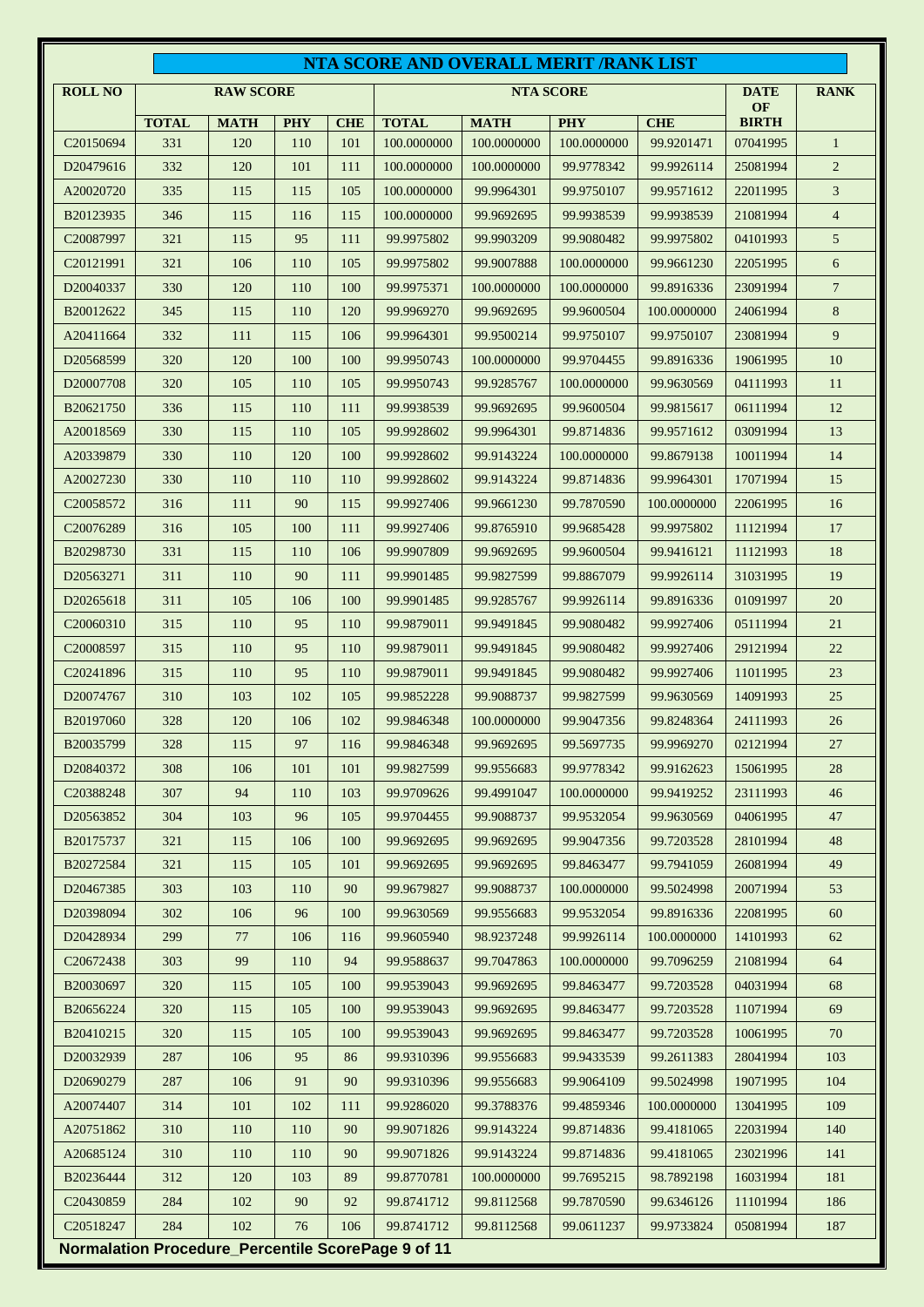| B20128586              | 311   | 120              | 91             | 100   | 99.8740051 | 100.0000000 | 99.2102271  | 99.7203528 | 06021995 | 188    |
|------------------------|-------|------------------|----------------|-------|------------|-------------|-------------|------------|----------|--------|
| C <sub>20045510</sub>  | 282   | 96               | 88             | 98    | 99.8620723 | 99.6249335  | 99.7338237  | 99.8572327 | 31071994 | 202    |
| B20001667              | 305   | 120              | 91             | 94    | 99.8033250 | 100.0000000 | 99.2102271  | 99.2225193 | 04011995 | 291    |
| B20042147              | 304   | 120              | 87             | 97    | 99.7848868 | 100.0000000 | 98.8445346  | 99.5544083 | 27091994 | 314    |
| D20840699              | 260   | 95               | 80             | 85    | 99.7758786 | 99.8029702  | 99.6281063  | 99.1798636 | 02021995 | 327    |
| D <sub>20084751</sub>  | 260   | 95               | 80             | 85    | 99.7758786 | 99.8029702  | 99.6281063  | 99.1798636 | 22021995 | 328    |
| B20051256              | 301   | 106              | 120            | 75    | 99.7480102 | 99.5667005  | 100.0000000 | 96.2754679 | 11011995 | 367    |
| B20481968              | 299   | 120              | 90             | 89    | 99.7111336 | 100.0000000 | 99.1088166  | 98.7892198 | 02091994 | 420    |
| B20091701              | 299   | 90               | 120            | 89    | 99.7111336 | 97.6491196  | 100.0000000 | 98.7892198 | 19081994 | 426    |
| A20397755              | 295   | 120              | 90             | 85    | 99.6608596 | 100.0000000 | 98.2400400  | 98.9147508 | 01111994 | 494    |
| B20549576              | 294   | 120              | 78             | 96    | 99.6281614 | 100.0000000 | 97.8365754  | 99.4407056 | 30101993 | 542    |
| B20098269              | 288   | 120              | 83             | 85    | 99.5113856 | 100.0000000 | 98.4235272  | 98.2452906 | 21081994 | 712    |
| B20914176              | 258   | 120              | 59             | 79    | 98.5648874 | 100.0000000 | 94.5945115  | 97.2066009 | 30121994 | 2069   |
| C <sub>2</sub> 0361875 | 171   | 54               | 57             | 60    | 96.2832115 | 93.3480134  | 96.5203504  | 95.0878382 | 14081994 | 5365   |
| C <sub>20860609</sub>  | 171   | 54               | 57             | 60    | 96.2832115 | 93.3480134  | 96.5203504  | 95.0878382 | 14081994 | 5366   |
| C20861476              | 60    | 35               | 20             | 5     | 67.0014035 | 81.8056429  | 73.0460243  | 27.9122102 | 17081994 | 47439  |
| C20512680              | 60    | 35               | 20             | 5     | 67.0014035 | 81.8056429  | 73.0460243  | 27.9122102 | 17081994 | 47440  |
| C <sub>20069270</sub>  | 60    | 28               | 8              | 24    | 67.0014035 | 72.7653293  | 44.3256062  | 68.2766297 | 10101994 | 47521  |
| C20355550              | 60    | 28               | 8              | 24    | 67.0014035 | 72.7653293  | 44.3256062  | 68.2766297 | 10101994 | 47522  |
| B20071356              | 71    | 29               | 17             | 25    | 62.1124120 | 55.9110046  | 61.5899942  | 62.0202206 | 21041994 | 54533  |
| B21253378              | 71    | 29               | 17             | 25    | 62.1124120 | 55.9110046  | 61.5899942  | 62.0202206 | 21041994 | 54534  |
| D21237483              | 55    | 20               | 15             | 20    | 57.4859001 | 64.2415585  | 46.8167377  | 56.5573972 | 11041995 | 61208  |
| D <sub>21077463</sub>  | 55    | 20               | 15             | 20    | 57.4859001 | 64.2415585  | 46.8167377  | 56.5573972 | 11041995 | 61209  |
| D20348188              | 55    | 5                | 35             | 15    | 57.4859001 | 29.7441076  | 85.5404773  | 44.9326404 | 01061994 | 61451  |
| D20777569              | 55    | 5                | 35             | 15    | 57.4859001 | 29.7441076  | 85.5404773  | 44.9326404 | 01061994 | 61452  |
| A20471411              | 50    | 25               | 15             | 10    | 49.7144081 | 63.5834642  | 43.5277738  | 38.7119806 | 30111994 | 72275  |
| A20922992              | 50    | 25               | 15             | 10    | 49.7144081 | 63.5834642  | 43.5277738  | 38.7119806 | 30111994 | 72276  |
| A21004667              | 50    | 25               | 5              | 20    | 49.7144081 | 63.5834642  | 20.6197344  | 61.1595031 | 16031995 | 72290  |
| A21141123              | 50    | 25               | 5 <sup>5</sup> | 20    | 49.7144081 | 63.5834642  | 20.6197344  | 61.1595031 | 16031995 | 72291  |
| B21180340              | 52    | 25               | 15             | 12    | 46.4521680 | 49.4207308  | 57.7425402  | 33.7359024 | 23121994 | 77107  |
| B20472057              | 52    | 25               | 15             | 12    | 46.4521680 | 49.4207308  | 57.7425402  | 33.7359024 | 23121994 | 77108  |
| A20180792              | $-39$ | $-5$             | $-10$          | $-24$ | 0.0035699  | 3.8876196   | 1.7599600   | 0.0249893  | 12051995 | 142479 |
| B20236060              | $-38$ | $\boldsymbol{0}$ | $-25$          | $-13$ | 0.0030730  | 4.6679573   | 0.0245844   | 0.4148613  | 08081995 | 142480 |
| D21277410              | $-44$ | $-13$            | $-13$          | $-18$ | 0.0024629  | 1.3890599   | 0.5295175   | 0.0837377  | 17071995 | 142481 |
| C21082034              | $-49$ | $-13$            | $-17$          | $-19$ | 0.0024198  | 0.5323525   | 0.3750665   | 0.1742245  | 19091994 | 142482 |
|                        |       |                  |                |       |            |             |             |            |          |        |